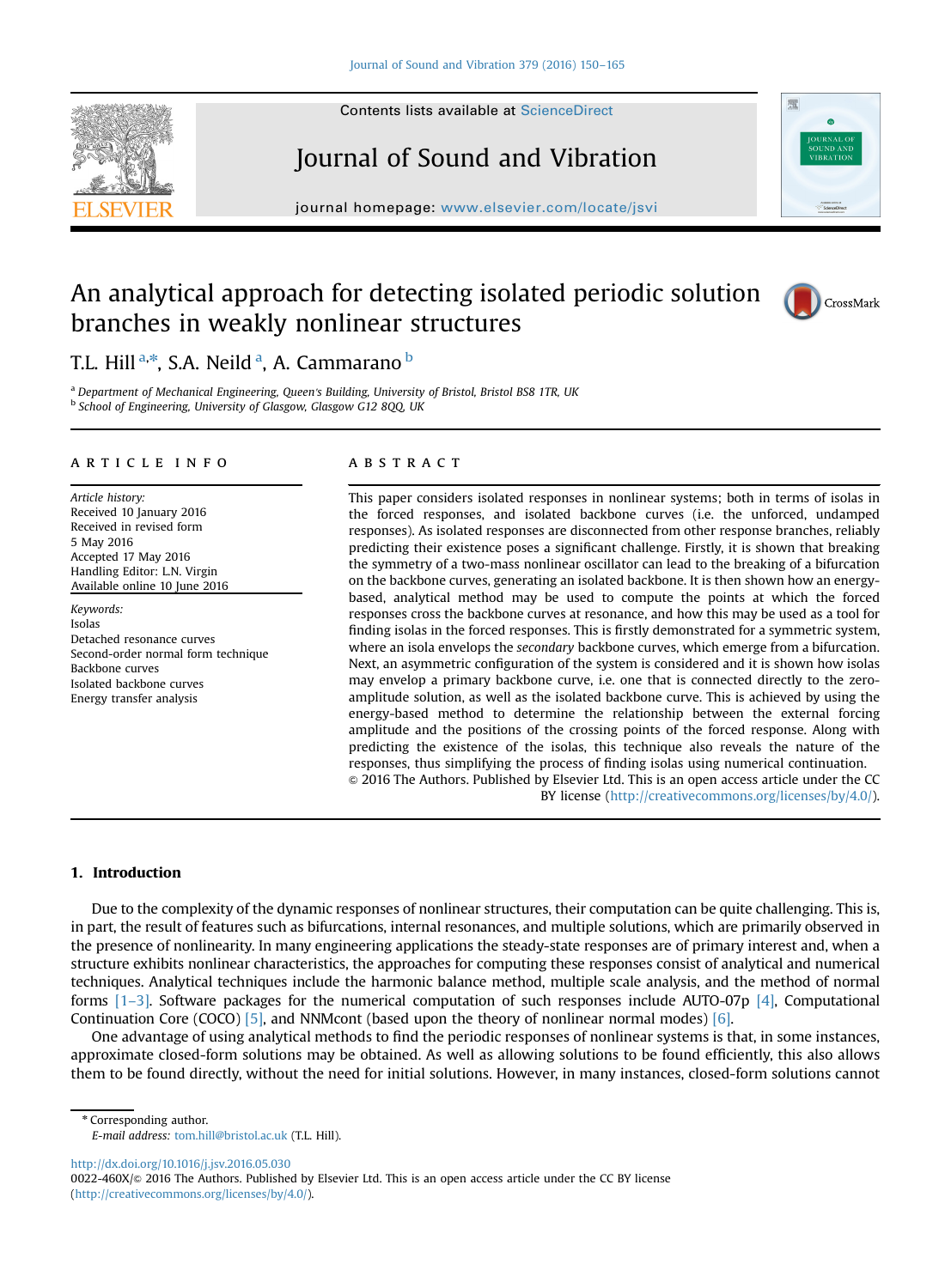<span id="page-1-0"></span>be obtained, such as when the system is large or the nonlinearity is complex. In such instances, numerical approaches may be adopted to solve the approximate analytical expressions, as has been demonstrated with the numerical implementation of the harmonic balance method [\[7](#page-14-0)[,8\].](#page-15-0) Alternatively, purely numerical approaches may be employed; however, these approaches typically rely upon continuation, which requires an initial solution and can only be used to find new solutions that form part of a continuous branch. Whilst these approaches are advanced and highly efficient, they are not readily suited for finding isolas – i.e. solutions that are detached from the main, or primary, response branches – directly unless a solution on, or an approximate solution in the vicinity of, the isola is known.

One numerical approach that may be used to find isolas is the continuation of fold bifurcations, as discussed in [\[9\]](#page-15-0); however, some isolas may only be reached using a specific choice of continuation parameters, and thus require a good understanding of the behaviour of the system. Another numerical approach is global analysis [\[10\],](#page-15-0) which involves simulating the system for numerous initial conditions, and finding the resulting steady-state, or near-steady-state, responses. An isola will be revealed if initial conditions are selected that are within the basin of attraction of that isola. This approach is rigorous, provided a sufficiently large number of initial conditions are simulated; however this is often computationally expensive, especially for systems with large numbers of degrees-of-freedom.

As isolas are detached from the primary response branches, finding them typically relies upon a priori knowledge of their existence; however there is currently no rigorous, and efficient, method for determining the existence of isolas. The significance of this was demonstrated in a paper by Alexander and Schilder [\[11\],](#page-15-0) who discovered an isola in the dynamic response of a nonlinear tuned mass damper. Despite extensive investigation prior to this, the existence of this isola was unknown, and hence its dynamic behaviour had not been described.

This paper introduces a method for finding isolas in nonlinear dynamic systems. This method uses the backbone curves, i.e. the loci of unforced, undamped responses, alongside an energy-based method. The requirement that the analytical expressions for the backbone curves may be solved does limit this approach; however it is shown here that the backbone curves represent a computationally simpler problem than the forced responses. As such, finding isolated backbone curves, i.e. backbone curves that are not connected to primary backbone curves, is typically simpler than finding isolas in the forced responses.

In order to demonstrate the approach for finding isolas, a conceptually simple, two-mass oscillator is introduced in Section 2 and is considered throughout this paper. This oscillator may be used to represent a number of typical engineering systems, such as tuned-mass dampers, and can also be used to represent the dynamics of continuous structures, such as cables [\[12\]](#page-15-0). To compute the backbone curves of the example system, the second-order normal form technique is employed. This analytical technique was first introduced in [\[13\]](#page-15-0) and its application to backbone curves was demonstrated in [\[14\].](#page-15-0)

When the two-mass oscillator has a symmetric configuration, a bifurcation exists in the backbone curves, as shown in [\[14\].](#page-15-0) This is briefly demonstrated in [Section 2.2](#page-4-0) before, in [Section 2.3,](#page-6-0) a number of asymmetric configurations are considered. It is shown that the breaking of the symmetry leads to an isolated backbone curve, via a breaking of the bifurcation on the backbone curve, forming an imperfect bifurcation [\[15\].](#page-15-0) As closed-form solutions are obtained using the analytical technique, finding these isolated backbone curves does not present any additional computational challenge. Next, in [Section](#page-7-0) [3,](#page-7-0) the energy-based method for relating backbone curves to resonant forced responses is applied to the oscillator. This is based upon the procedure that was first introduced in [\[16\]](#page-15-0), and further developed in [\[17\],](#page-15-0) and is used to estimate the points at which the backbone curves are crossed by the forced responses at resonance, known as the resonant crossing points.

The forced responses of the symmetric configuration of the system are investigated in [Section 4,](#page-9-0) where it is shown that isolas may envelop the bifurcated backbone curves. The existence of these isolas is predicted using the backbone curves and resonant crossing points. In [Section 5](#page-11-0) the asymmetric configuration is considered for a number of different forcing cases, and it is firstly demonstrated that isolas that envelop the primary backbone curves may exist. Similar isolas have previously been demonstrated in [\[9\]](#page-15-0) and have been found experimentally in [\[18,19\]](#page-15-0). It is then shown that an isola may also exist on the isolated backbone curve – a feature that requires a priori knowledge of both the isolated backbone curve and the locations of the resonant crossing points on that backbone curve, both of which are provided by the technique presented here. A final forcing case, where external forcing is applied to only one mass, is then considered and it is shown that an isola with resonant crossing points on the isolated backbone curve may also exist. Finally, conclusions are drawn in [Section 6](#page-13-0).

#### 2. Isolated backbone curves

#### 2.1. The backbone curves of an example system

In this paper, the 2-DOF oscillator, represented by the schematic diagram in [Fig. 1,](#page-2-0) is considered and its backbone curves, i.e. the loci of responses of the equivalent conservative system, are computed. This oscillator consists of two equal masses, both of mass m, with displacements  $x_1$  and  $x_2$  for the first and second masses respectively. These masses are both grounded by identical linear springs, with stiffness  $k_1$ , and are coupled via an additional linear spring, with stiffness  $k_2$ . As a result, it can be seen that the underlying linear structure of this system is symmetric. The oscillator also contains three cubic nonlinear springs with the force–displacement relationships  $F = \alpha_i (\Delta x)^3$ , where  $\alpha_i$  is a nonlinear constant and  $\Delta x$  is the deflection of the spring. Two of these nonlinear springs, with constants  $\alpha_1$  and  $\alpha_3$ , ground the masses, and one nonlinear spring, with constant  $\alpha_2$ , couples the masses. Two identical linear, viscous dampers, with damping constant  $c_1$ , ground the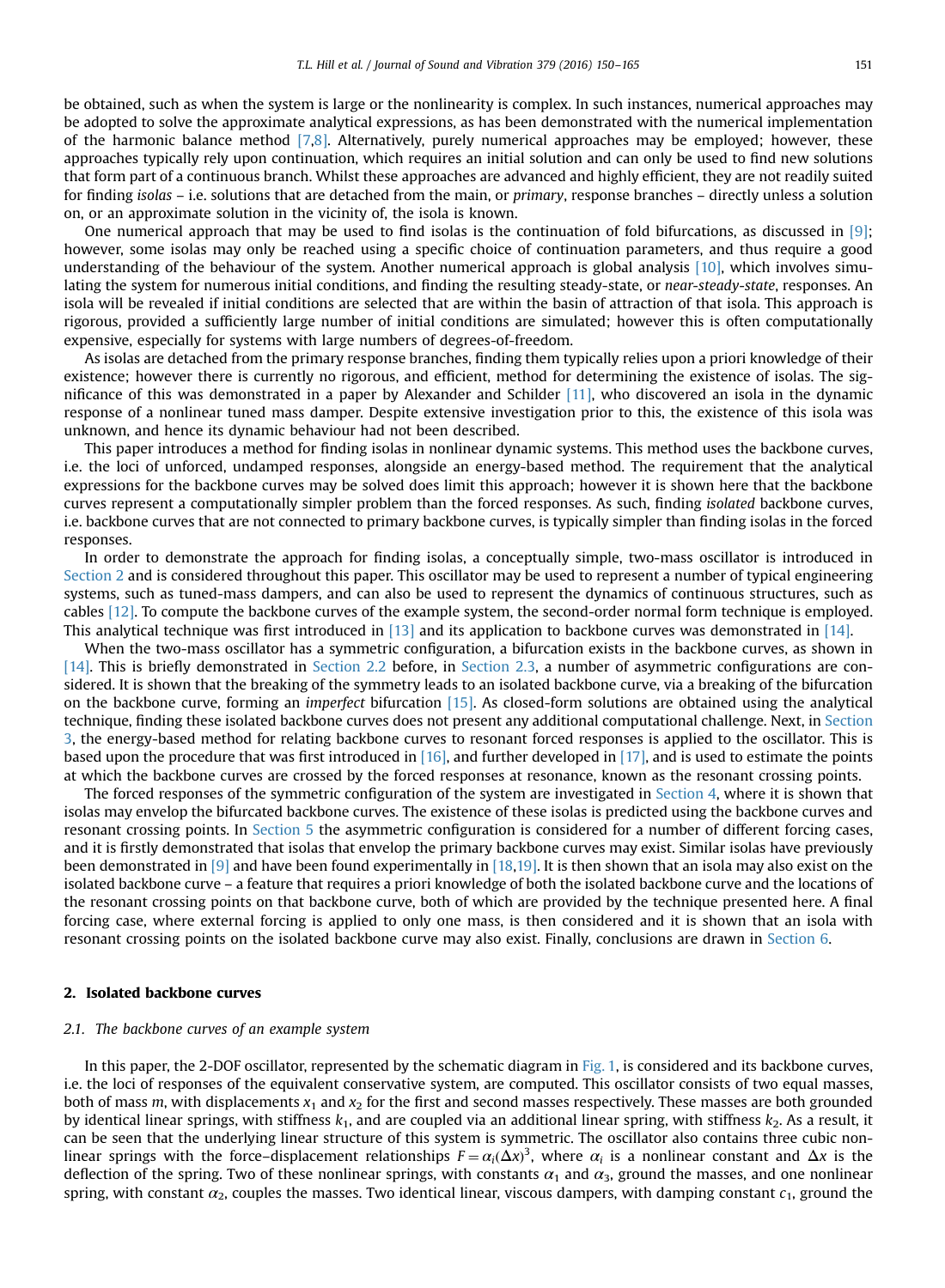<span id="page-2-0"></span>

Fig. 1. A schematic of a two-mass oscillator with three nonlinear springs.

masses; and an additional damper, with constant  $c_2$ , couples the masses. Additionally, the first and second masses are forced sinusoidally at amplitudes  $P_1$  and  $P_2$  respectively, and both at frequency  $\Omega$ .

A symmetric configuration of this system, i.e. where  $\alpha_1 = \alpha_3$ , is considered in [Section 2.2](#page-4-0) where it is shown that the backbone curves may exhibit bifurcations, leading to additional backbone curves. Note that a similar case has previously been considered in [\[14\]](#page-15-0). We now outline how the second-order normal form technique may be used to find analytical expressions describing these responses. This technique has previously been discussed in detail in [\[13,20\],](#page-15-0) and has been used to find the backbone curves of a similar system in  $[21]$ . As such, only a brief outline of the derivation of the backbone curve expressions is presented here.

The equations of motion for a general oscillator may be written as

$$
\mathbf{M}\ddot{\mathbf{x}} + \mathbf{C}\dot{\mathbf{x}} + \mathbf{K}\mathbf{x} + \mathbf{N}_x(\mathbf{x}, \dot{\mathbf{x}}, t) = \mathbf{P}\cos(\Omega t),
$$
\n(1)

where **M, C** and **K** are the mass, damping and stiffness matrices respectively, and **x**,  $N_x$  and **P** are vectors of displacements, nonlinear terms and forcing amplitudes respectively. Note that  $N_x$  may incorporate nonlinear stiffness, damping and forcing terms; however only the stiffness terms affect the backbone curves. For the system considered here, these are written as

$$
\mathbf{M} = \begin{bmatrix} m & 0 \\ 0 & m \end{bmatrix}, \quad \mathbf{C} = \begin{bmatrix} c_1 + c_2 & -c_2 \\ -c_2 & c_1 + c_2 \end{bmatrix}, \quad \mathbf{K} = \begin{bmatrix} k_1 + k_2 & -k_2 \\ -k_2 & k_1 + k_2 \end{bmatrix},
$$

$$
\mathbf{N}_x = \begin{pmatrix} \alpha_1 x_1^3 + \alpha_2 (x_1 - x_2)^3 \\ \alpha_3 x_2^3 + \alpha_2 (x_2 - x_1)^3 \end{pmatrix}, \quad \mathbf{P} = \begin{pmatrix} P_1 \\ P_2 \end{pmatrix}, \quad \mathbf{x} = \begin{pmatrix} x_1 \\ x_2 \end{pmatrix}.
$$
(2)

To compute the backbone curves of a system, the forcing and damping terms are typically set to zero at this stage, simplifying the equations of motion. However the energy-based analysis, considered later in this paper, requires that the nonconservative terms are retained for now.

The first step of the second-order normal form technique, the linear modal transform, is applied to Eq. (1) in order to decouple the linear components of the system. This is achieved using the substitution  $x = \Phi q$ , where  $\Phi$  is a linear modeshape matrix and  $\bf{q}$  is a vector of linear modal displacements. This transform results in the modal equations of motion, written as

$$
\ddot{\mathbf{q}} + \Lambda \mathbf{q} + \mathbf{N}_q(\mathbf{q}, \dot{\mathbf{q}}) = \mathbf{P}_q \cos(\Omega t),
$$
\n(3)

where  $\Lambda$  is a diagonal matrix containing the squares of the linear natural frequencies,  $N_q$  is a vector of nonlinear and damping terms, and  $P_q$  is a vector of modal forcing amplitudes. From Eqs. (1) and (2), these are written as

$$
\mathbf{\Lambda} = \begin{bmatrix} \omega_{n1}^2 & 0 \\ 0 & \omega_{n2}^2 \end{bmatrix} = \frac{1}{m} \begin{bmatrix} k_1 & 0 \\ 0 & k_1 + 2k_2 \end{bmatrix}, \quad \mathbf{\Phi} = \begin{bmatrix} 1 & 1 \\ 1 & -1 \end{bmatrix},
$$

$$
\mathbf{P}_q = \begin{pmatrix} P_{q1} \\ P_{q2} \end{pmatrix} = \frac{1}{2m} \begin{pmatrix} P_1 + P_2 \\ P_1 - P_2 \end{pmatrix}, \quad \mathbf{q} = \begin{pmatrix} q_1 \\ q_2 \end{pmatrix},
$$

$$
\mathbf{N}_q = \begin{pmatrix} 2\zeta_1 \omega_{n1} \dot{q}_1 \\ 2\zeta_2 \omega_{n2} \dot{q}_2 \end{pmatrix} + \frac{1}{2m} \begin{pmatrix} \alpha_1 (q_1 + q_2)^3 + \alpha_3 (q_1 - q_2)^3 \\ \alpha_1 (q_1 + q_2)^3 + \alpha_3 (q_2 - q_1)^3 + 16\alpha_2 q_2^3 \end{pmatrix},
$$
(4)

where  $2\zeta_1\omega_{n1} = c_1/m$  and  $2\zeta_2\omega_{n2} = (c_1 + 2c_2)/m$ . Here it is assumed that the linear modal damping ratios are equal, i.e.  $\zeta_1 = \zeta_2 = \zeta$ , which is achieved when  $2c_2 = (\omega_{n2}/\omega_{n1} - 1)c_1$ . Note that, as the modeshapes of the equivalent linear system have been used, cross-coupling via the nonlinear terms remains in the modal equations of motion – here, the term modal is used to denote the underlying linear modes of the system. Additionally, note that in the examples considered here, the linear natural frequencies are close, i.e.  $\omega_{n1} \approx \omega_{n2}$ ; hence it may be assumed that the fundamental components of these linear modes will respond at the same frequency. When  $\omega_{n1} \nless \omega_{n2}$ , the system may exhibit responses where the fundamental components of the modes have different, but commensurate, frequencies – see, for example, [\[18\]](#page-15-0).

The next step in the second-order normal form technique is the forcing transform, which seeks to remove any nonresonant external forcing terms from the equations of motion. Here, however, it is assumed that all external forcing is resonant, i.e. it is assumed that the fundamental response of both modes is at the forcing frequency,  $Ω$ ; as such, this is a unity transform and so is not applied here. For examples of the application of the forcing transform in the presence of non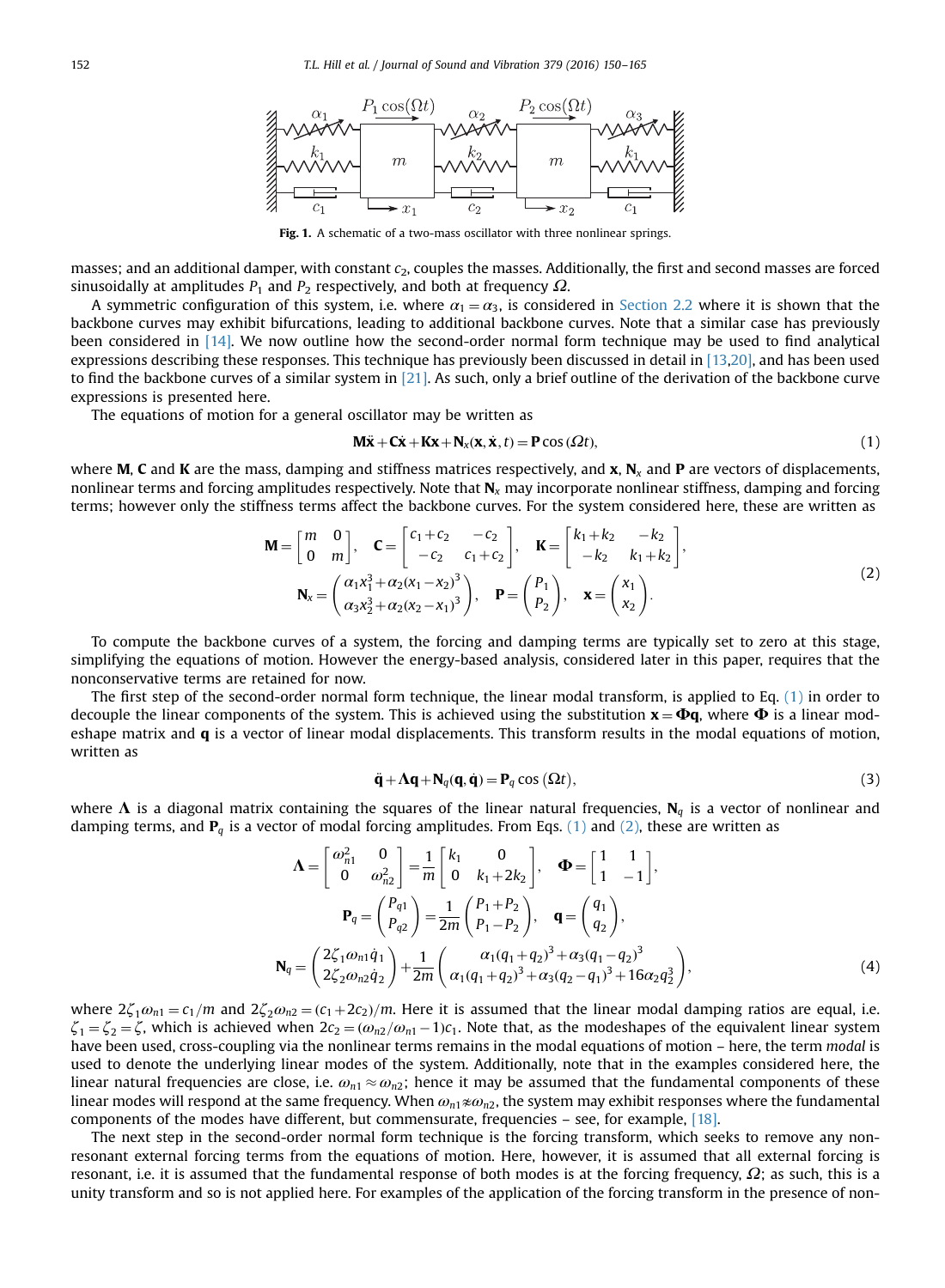<span id="page-3-0"></span>resonant forcing, see [\[13,22\].](#page-15-0) The following step, the nonlinear near-identity transform, involves the substitution  $\mathbf{q} = \mathbf{u} + \mathbf{h}$ where  $\bf{u}$  and  $\bf{h}$  are vectors describing the fundamental and harmonic components of  $\bf{q}$  respectively.

The second-order normal form technique relies on the assumption that the nonlinear and damping terms are small, in comparison to the undamped linear terms, and that the harmonics are also small, in comparison to the fundamental components. Therefore, it may be assumed that the contribution of the harmonic components to the nonlinear and damping terms is negligible, and hence the approximation  $\bf{q} = u$  may be substituted into the vector of modal damping and nonlinear terms,  $N_a(q, \dot{q})$ . Additionally, it is assumed that the fundamental components of the response are sinusoidal, and hence the ith element of  $\mathbf{u}$ , i.e. the fundamental component of the *i*th mode, may be written as

$$
u_i = U_i \cos (\omega_{ri} t - \phi_i) = u_{pi} + u_{mi} = \frac{U_i}{2} e^{+j(\omega_{ri} t - \phi_i)} + \frac{U_i}{2} e^{-j(\omega_{ri} t - \phi_i)},
$$
(5)

where  $U_i$ ,  $\omega_{ri}$  and  $\phi_i$  represent the amplitude, response frequency and phase of  $u_i$  respectively. Note that  $\omega_{ri}$  and  $\omega_{ni}$  are distinct, and represent the ith response frequency and linear natural frequency respectively. Additionally, note that the subscripts  $p$  and  $m$  denote the positive and negative (i.e. plus and  $minus$ ) signs of the exponents respectively.

This transform results in the resonant equation of motion, written as

$$
\ddot{\mathbf{u}} + \mathbf{\Lambda} \mathbf{u} + \mathbf{N}_u(\mathbf{u}, \dot{\mathbf{u}}) = \mathbf{P}_u \cos(\Omega t),
$$
\n(6)

where  $N_u$  is a vector of resonant nonlinear and damping terms. As it is assumed that the fundamental components of the modes, **u**, respond at the forcing frequency, i.e.  $\omega_{r1} = \omega_{r2} = \Omega$ , then all terms in  $N_u$  must resonate at frequency  $\Omega$ . It therefore follows that  $P_u = P_q$ . Note that expressions for the harmonic components, in terms of **u**, may also be developed; however, for the cases considered here, the harmonics are neglected. For details of how the harmonics may be computed, see [\[23,24\].](#page-15-0)

After making the substitution  $\mathbf{q} = \mathbf{u}$  and  $\mathbf{q} = \dot{\mathbf{u}}$  into  $\mathbf{N}_q(\mathbf{q}, \dot{\mathbf{q}})$ , the resonant components may be identified and used to populate the vector of resonant nonlinear terms, written as

$$
\mathbf{N}_{u} = 2\zeta \left(\frac{\omega_{n1} \dot{u}_{1}}{\omega_{n2} \dot{u}_{2}}\right) + 3\left(\frac{\alpha_{p} \left[ (u_{p1} u_{m1} + 2u_{p2} u_{m2}) u_{1} + u_{p1} u_{m2}^{2} + u_{m1} u_{p2}^{2} \right] \right. \\ \left. + \alpha_{m} \left[ (2u_{p1} u_{m1} + u_{p2} u_{m2}) u_{2} + u_{p1}^{2} u_{m2} + u_{m1}^{2} u_{p2} \right] \right. \\ \left. + \alpha_{p} \left[ (2u_{p1} u_{m1} + u_{p2} u_{m2}) u_{2} + u_{p1}^{2} u_{m2} + u_{m1}^{2} u_{p2} \right] \right), \tag{7}
$$

where

$$
\alpha_p = \frac{\alpha_1 + \alpha_3}{2m}, \quad \alpha_m = \frac{\alpha_1 - \alpha_3}{2m}.\tag{8}
$$

Further details of this step, applied to a general nonlinear system, may be found in [\[13,20\]](#page-15-0), and the application to a similar system to that considered here may be found in [\[21\]](#page-15-0).

As it is known that all terms in the ith element of  $N_u$  respond at the forcing frequency,  $\Omega$ , it may be written in terms of the time-independent components  $N^+_{ui}$  and  $N^-_{ui}$ , such that

$$
N_{ui} = N_{ui}^+ e^{+j\Omega t} + N_{ui}^- e^{-j\Omega t},\tag{9}
$$

where  $N^+_{ui}$  and  $N^-_{ui}$  are complex conjugates. Substituting this, along with the assumed solution for  $u_i$ , from Eq. (5), into the ith resonant equation of motion, from Eq.  $(6)$ , leads to

$$
\left[ \left( \omega_{ni}^2 - \Omega^2 \right) \frac{U_i}{2} e^{-j\phi_i} + N_{ui}^+ - \frac{P_{qi}}{2} \right] e^{+j\Omega t} + \left[ \left( \omega_{ni}^2 - \Omega^2 \right) \frac{U_i}{2} e^{+j\phi_i} + N_{ui}^- - \frac{P_{qi}}{2} \right] e^{-j\Omega t} = 0, \tag{10}
$$

where it has been recalled that  $P_u = P_q$ , and where the contents of the two square brackets are complex conjugates. As such, the first of these brackets may be equated to zero, to give a time-independent expression written as

$$
\left(\omega_{ni}^2 - \Omega^2\right)U_i + 2N_{ui}^+e^{+j\phi_i} = P_{qi}e^{+j\phi_i}.\tag{11}
$$

These expressions may be solved, for  $i = 1, 2$ , to find the forced response branches; however this can prove challenging, especially for larger and more complex systems. Instead, the backbone curves may be computed by setting the forcing and damping terms to zero. Hence, finding  $N_{u1}^+$  and  $N_{u2}^+$  from Eq. (7), and substituting these into Eq. (11) gives

$$
(\omega_{n1}^2 - \omega^2)U_1 + \frac{3}{4}\left\{\alpha_p \left[U_1^3 + U_1 U_2^2 \left(2 + e^{+j2\phi_d}\right)\right] + \alpha_m \left[U_2^3 + U_1^2 U_2 \left(2 + e^{-j2\phi_d}\right)\right]e^{+j\phi_d}\right\} = 0,
$$
\n(12a)

$$
(\omega_{n2}^2 - \omega^2)U_2 + \frac{3}{4}\left\{\alpha_p \left[U_2^3 + U_1^2 U_2 \left(2 + e^{-j2\phi_d}\right)\right] + \alpha_m \left[U_1^3 + U_1 U_2^2 \left(2 + e^{+j2\phi_d}\right)\right]e^{-j\phi_d} + 8\frac{\alpha_2}{m}U_2^3\right\} = 0,
$$
\n(12b)

where  $\phi_d = \phi_1 - \phi_2$  and where the forcing and damping have been set to zero. Note that, as the backbone curves are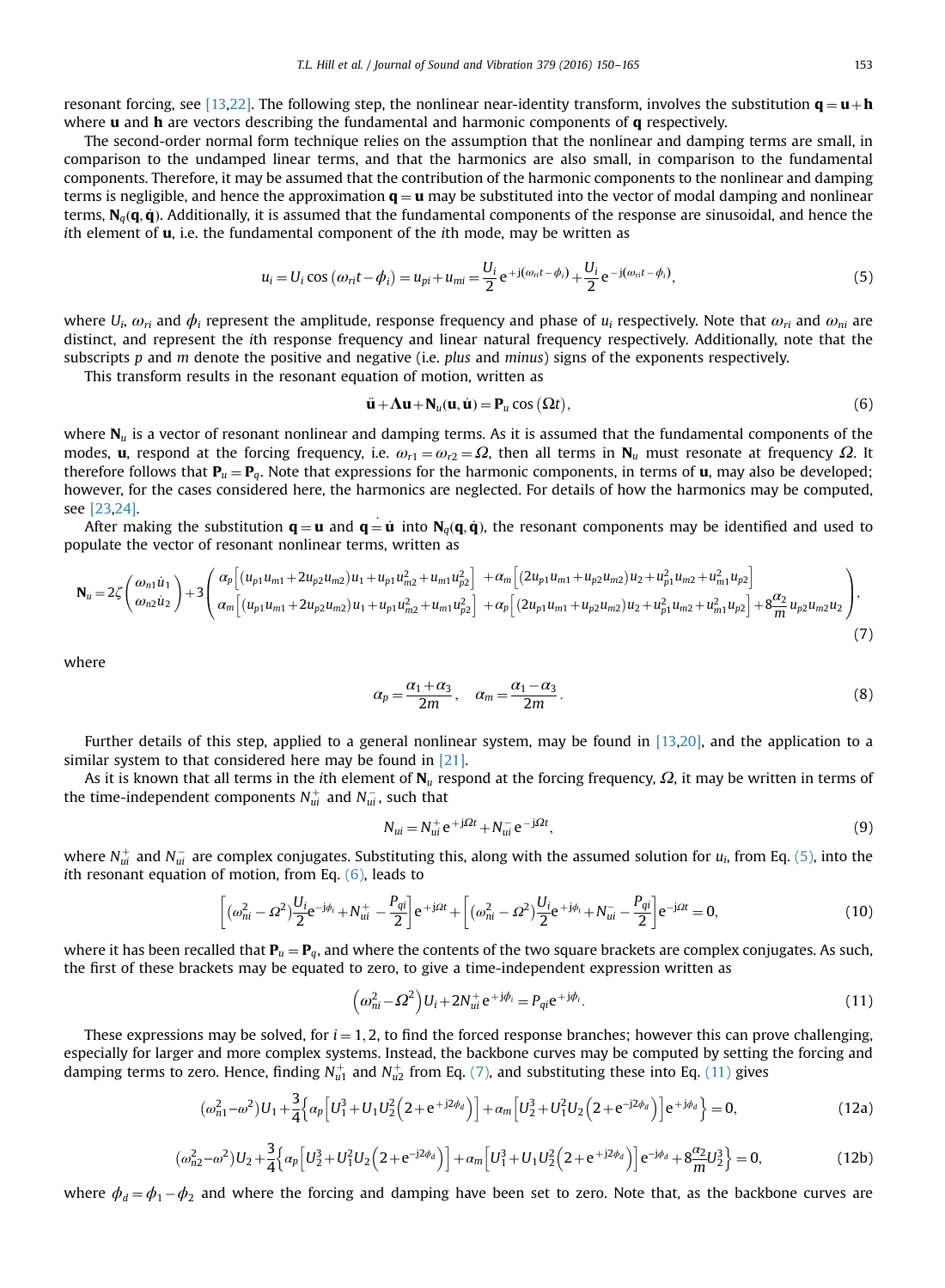<span id="page-4-0"></span>unforced,  $\omega$  has been used in place of  $\Omega$ , to represent the common response frequency of the two modes. These expressions may now be solved in order to find the backbone curves of this system.

#### 2.2. Backbone curves of the symmetric configuration

We now consider a symmetric configuration of the 2-DOF oscillator, where  $\alpha_1 = \alpha_3$  and hence, from Eq. [\(8\)](#page-3-0),  $\alpha_p = \alpha_1/m$ and  $\alpha_m = 0$ . Using this, Eqs. [\(12\)](#page-3-0) may be written as

$$
\left\{\omega_{n1}^2 - \omega^2 + \frac{3\alpha_1}{4m} \left[U_1^2 + U_2^2 \left(2 + e^{+j2\phi_d}\right)\right]\right\} U_1 = 0,
$$
\n(13a)

$$
\left\{\omega_{n2}^2 - \omega^2 + \frac{3\alpha_1}{4m} \left[\gamma U_2^2 + U_1^2 \left(2 + e^{-j2\phi_d}\right)\right]\right\} U_2 = 0,
$$
\n(13b)

where  $\gamma = 1 + 8\alpha_2/\alpha_1$ .

The case where  $U_1 = U_2 = 0$  is a trivial solution to Eqs. (13), corresponding to no motion. In addition to this, the modes may exist independently, resulting in two different backbone curves. The first of these backbone curves is denoted  $S_1$ , and contains only the first mode, i.e.  $U_1 \neq 0$  and  $U_2 = 0$ . The second backbone curve, denoted  $S_2$ , is composed of only the second mode, i.e.  $U_2 \neq 0$  and  $U_1 = 0$ . From Eqs. (13), these are described by the frequency–amplitude relationships

$$
S_1: \quad U_2 = 0, \quad \omega^2 = \omega_{n1}^2 + \frac{3\alpha_1}{4m} U_1^2,
$$
\n(14a)

$$
S_2: \quad U_1 = 0, \quad \omega^2 = \omega_{n2}^2 + \frac{3\alpha_1 \gamma}{4m} U_2^2. \tag{14b}
$$

The case where  $U_1 \neq 0$  and  $U_2 \neq 0$  corresponds to a further set of solutions. This case leads to complex terms in Eqs. (13), and the imaginary components of these terms may both be written as

$$
\sin\left(2\left[\phi_1 - \phi_2\right]\right) = 0,\tag{15}
$$

where it has been recalled that  $\phi_d = \phi_1 - \phi_2$ . Eq. (15) may be satisfied by  $\phi_1 - \phi_2 = 0, \frac{\pi}{2}, \pi, ...$ , and hence the variable p may be defined, where

$$
p = \cos(2[\phi_1 - \phi_2]) = \begin{cases} +1 & \text{when } \phi_1 - \phi_2 = 0, \pi, ..., \\ -1 & \text{when } \phi_1 - \phi_2 = \frac{\pi}{2}, \frac{3\pi}{2}, .... \end{cases}
$$
(16)

Substituting Eq. (16), into the real parts of Eqs. (13) gives

$$
\omega^2 = \omega_{n1}^2 + \frac{3\alpha_1}{4m} \left[ U_1^2 + U_2^2 (2+p) \right],\tag{17a}
$$

$$
\omega^2 = \omega_{n2}^2 + \frac{3\alpha_1}{4m} \left[ \gamma U_2^2 + U_1^2 (2 + p) \right].
$$
 (17b)

In [\[12\]](#page-15-0) it has been shown that the case where  $p = -1$  may only lead to valid solutions when  $\alpha_2 < 0$ , i.e. the nonlinear spring that couples the masses exhibits softening behaviour. It is demonstrated that such solutions exhibit out-of-unison resonance, where the phase between the modes is  $\pm 90^\circ$ , as indicated by Eq. (16). Here, however, it is assumed that all springs are hardening, and hence only the  $p = +1$  case is considered, which, from Eqs. (17), leads to the expressions

$$
U_1^2 = \left(1 - \frac{4\alpha_2}{\alpha_1}\right)U_2^2 - \frac{2m}{3\alpha_1}(\omega_{n2}^2 - \omega_{n1}^2),\tag{18a}
$$

$$
\omega^2 = \frac{3\omega_{n1}^2 - \omega_{n2}^2}{2} + \frac{3(\alpha_1 - \alpha_2)}{m} U_2^2,
$$
\n(18b)

describing the amplitude and frequency relationships of an additional set of backbone curves. From Eq. (16) it can be seen that the fundamental components of the two modes may be in-phase, i.e.  $\phi_1 - \phi_2 = 0$ , or in anti-phase, i.e.  $\phi_1 - \phi_2 = \pi$ . Therefore Eqs. (18) describe two backbone curves  $S^+_{1,2}$  and  $S^-_{1,2}$  (denoted  $S^{\pm}_{1,2}$  when referring to both) which have the phase relationships

$$
S_{1,2}^{+}:\quad \phi_1 - \phi_2 = 0,\tag{19a}
$$

$$
S_{1,2}^{-}: \quad \phi_1 - \phi_2 = \pi. \tag{19b}
$$

Note that the subscripts of the backbone curve labels (S<sub>1</sub>, S<sub>2</sub>, S<sub>1,2</sub> and S<sub>1,2</sub>) denote the modes that are present, whilst the superscripts denote the phase between the modes, where applicable. Due to the constant phase relationship between the modes, fewer variables are required in the computation of the backbone curves. This is in comparison to the computation of the forced responses, where the phase of each mode, with respect to the external forcing, must also be computed. This is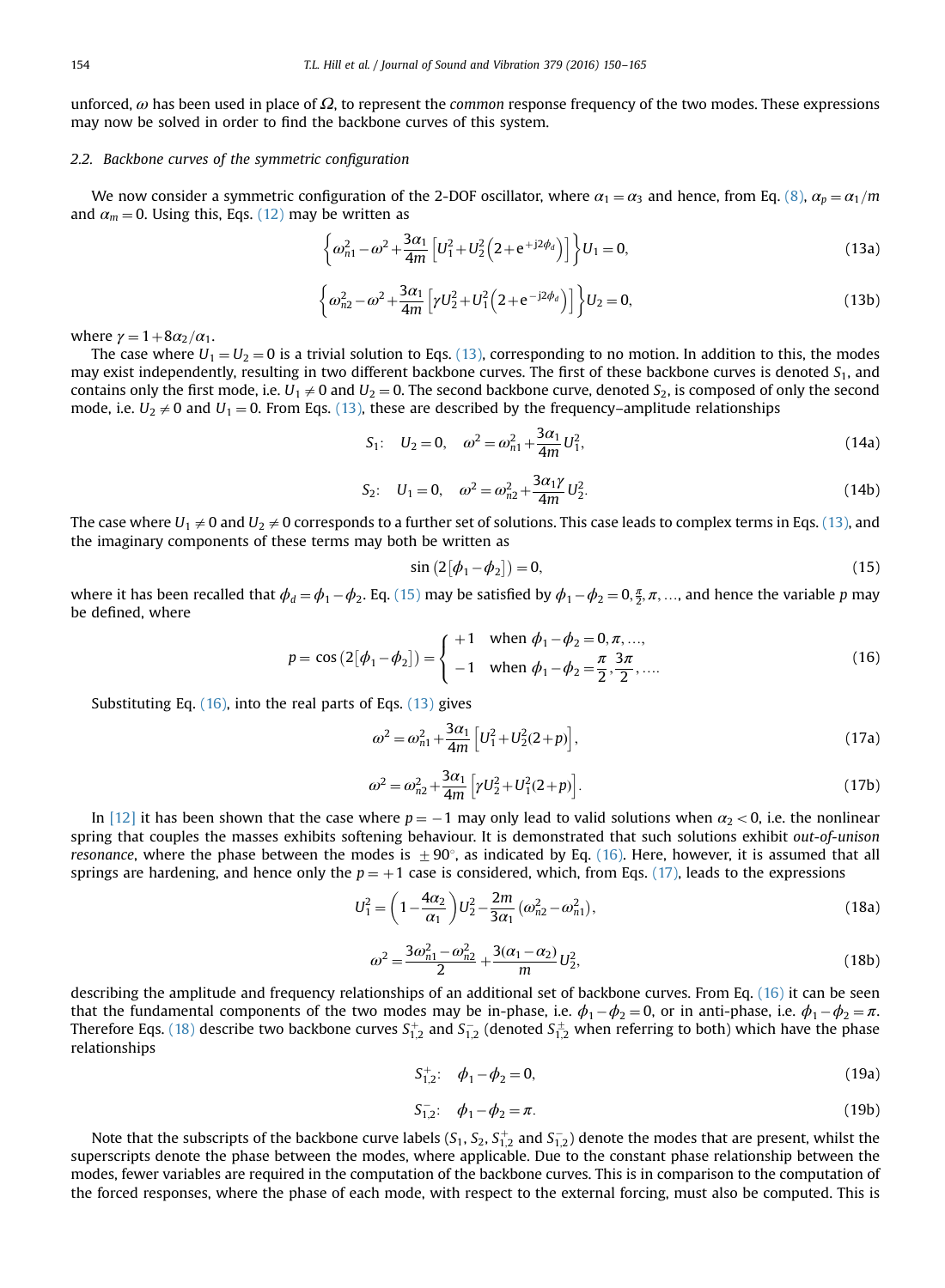<span id="page-5-0"></span>

**Fig. 2.** The backbone curves of a symmetric, 2-DOF oscillator, where the single- and mixed-mode backbone curves,  $S_1$ ,  $S_2$  and  $S_{1,2}^{\pm}$ , are represented by solidblue lines. Dark-blue crosses mark the linear natural frequencies,  $\omega_{n1}$  and  $\omega_{n2}$ , and a dark-blue dot, labelled "BP", represents a bifurcation from S<sub>2</sub> onto S $_{1,2}^+$ . The three panels are in the projection of the common response frequency,  $\omega$ , against: (a) the amplitude of displacement of the first mass,  $X_1$ ; (b) the fundamental response amplitude of the first mode,  $U_1$ ; (c) the fundamental response amplitude of the second mode,  $U_2$ . The parameter values for this system are provided in Table 1. (For interpretation of the references to colour in this figure caption, the reader is referred to the web version of this paper.)

#### Table 1

The parameter values for the 2-DOF oscillator, used for all examples given in this paper. Note that, in [Fig. 3,](#page-7-0) a number of different values for  $\alpha_3$  are compared. Additionally, various different forcing amplitudes are employed throughout, and hence are not listed here.

| Parameter                                                                    | m | $\omega_{n1}$ | $\omega_{n2}$ |      | $\alpha_1$ | $\alpha_2$ | $\alpha_3$ |
|------------------------------------------------------------------------------|---|---------------|---------------|------|------------|------------|------------|
| Symmetric configuration<br>Asymmetric configuration<br>$0.4 \rightarrow 0.6$ |   |               | 1.1           | 0.5% | 0.5        | 0.02       | 0.5        |

particularly important for larger systems, where numerical approaches become necessary to when computing the forced responses.

In order to find the physical displacements,  $x_1$  and  $x_2$ , the linear modal transform is used, which, from Eqs. [\(4\),](#page-2-0) leads to  $x_1 = q_1 + q_2$  and  $x_2 = q_1 - q_2$ . Therefore, neglecting harmonics such that  $q_i = u_i$ , the physical displacement amplitudes are written:  $X_1 = U_1 + U_2$  and  $X_2 = |U_1 - U_2|$  when the modes are in-phase; and  $X_1 = |U_1 - U_2|$  and  $X_2 = U_1 + U_2$  when the modes are in anti-phase.

Fig. 2 shows the backbone curves of the system, for the parameters given in Table 1, and calculated using Eqs. [\(14\)](#page-4-0) and [\(18\).](#page-4-0) It can be seen that the single mode backbone curves,  $S_1$  and  $S_2$ , emerge from the trivial, zero-amplitude solution, and that the mixed-mode backbone curves,  $S^{\pm}_{1,2}$ , emerge from a bifurcation on  $S_2$ . This is discussed in detail in [\[14\],](#page-15-0) where it is shown that a bifurcation is only present when  $\alpha_1 > 4\alpha_2$ , a condition which is satisfied by the system considered here.

As previously discussed, the computation of the physical displacement amplitudes is dependent on the phase difference between the modes. As such, in Fig.  $2(a)$ , which shows the displacement amplitude of the first mass,  $X_1$ , it can be seen that the backbone curves  $S_{1,2}^+$  and  $S_{1,2}^-$  are distinct. However, in Fig. 2(b) and (c), which shows the amplitudes  $U_1$  and  $U_2$ respectively, these backbone curves are superposed, as the modal projections are independent of phase. Furthermore, if Fig. 2(a) were shown in the projection of  $\omega$  against  $X_2$ , this plot would look identical, except that  $S^+_{1,2}$  and  $S^-_{1,2}$  would be interchanged.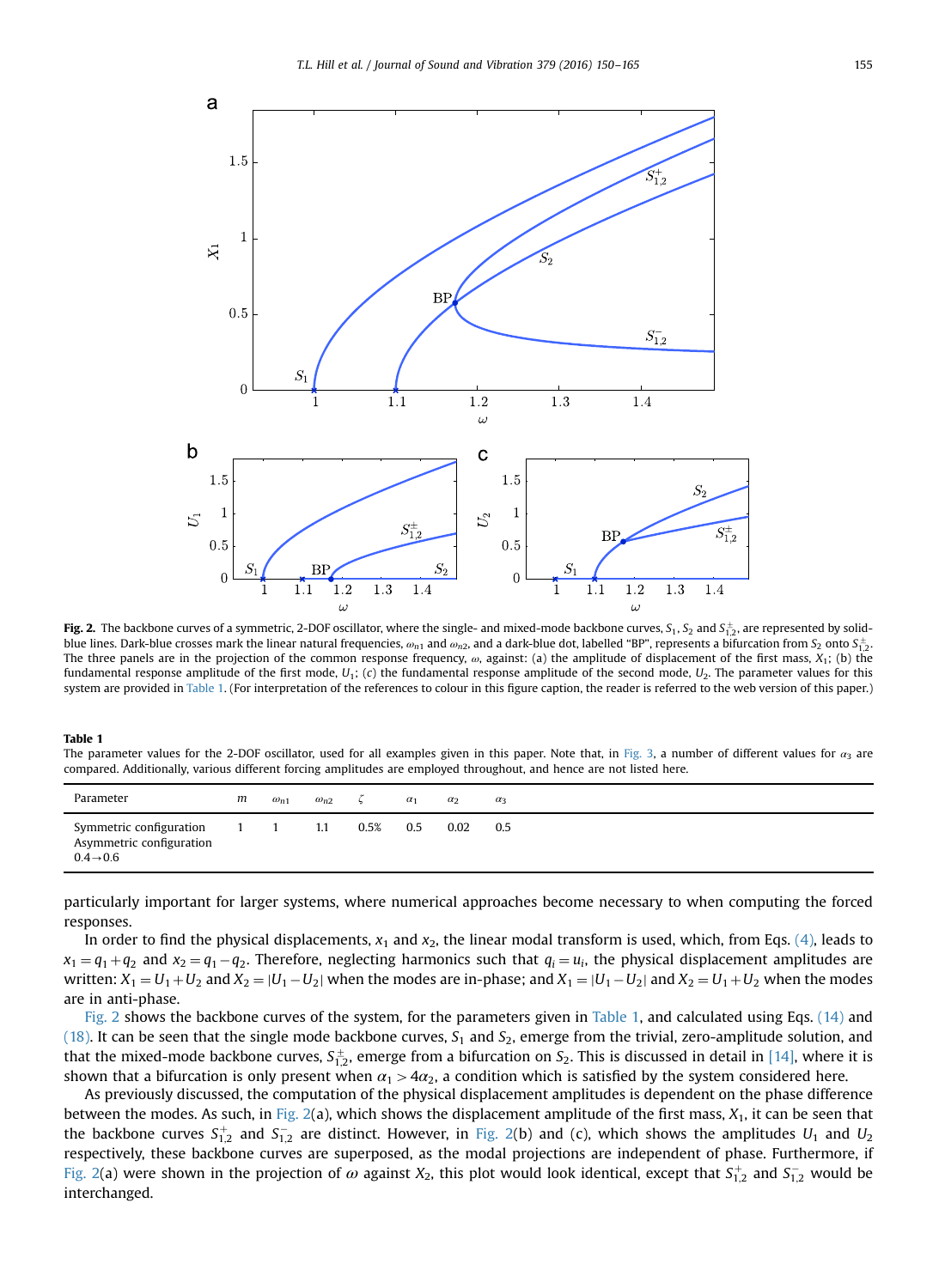<span id="page-6-0"></span>Here the backbone curves labelled  $S_1$  and  $S_2$  are defined as primary backbone curves, as they emerge from a zeroamplitude, trivial solution at the two linear natural frequencies. The backbone curves  $S^\pm_{1,2}$  are known as secondary backbone curves as they bifurcate from primary backbone curves. Whilst secondary backbone curves do not emerge from the trivial solution, they are connected to backbone curves which do, and hence can be traced back to the trivial solution. As such, provided the primary backbone curves may be computed and the bifurcations are detected, these secondary branches may be found using continuation-based methods.

#### 2.3. Backbone curves of an asymmetric configuration

The asymmetric configuration of the system, where  $\alpha_1 \neq \alpha_3$ , is now considered. Returning to the resonant equations of motion, Eqs. [\(12\),](#page-3-0) the imaginary parts are now written as

$$
\left[\alpha_p U_1 U_2 \sin \left(2\phi_d\right) + \alpha_m \left(U_2^2 + U_1^2\right) \sin \left(\phi_d\right)\right] U_2 = 0, \tag{20a}
$$

$$
\left[\alpha_p U_1 U_2 \sin \left(2\phi_d\right) + \alpha_m \left(U_1^2 + U_2^2\right) \sin \left(\phi_d\right)\right] U_1 = 0, \tag{20b}
$$

and the real parts of Eqs. [\(12\)](#page-3-0) are given by

$$
(\omega_{n1}^2 - \omega^2)U_1 + \frac{3}{4}\Big\{\alpha_p \Big[U_1^3 + U_1 U_2^2 (1 + 2 \cos^2(\phi_d))\Big] + \alpha_m \Big[U_2^3 + 3U_1^2 U_2\Big] \cos(\phi_d)\Big\} = 0,
$$
\n(21a)

$$
(\omega_{n2}^2 - \omega^2)U_2 + \frac{3}{4} \Big\{ \alpha_p \Big[ U_2^3 + U_1^2 U_2 \big( 1 + 2 \cos^2(\phi_d) \big) \Big] + \alpha_m \Big[ U_1^3 + 3 U_1 U_2^2 \Big] \cos(\phi_d) + 8 \frac{\alpha_2}{m} U_2^3 \Big\} = 0. \tag{21b}
$$

It can be seen from Eqs. (21) that the asymmetric configuration cannot exhibit single-mode solutions. Therefore, Eqs. (20) may both be simplified to

$$
\[2\alpha_p U_1 U_2 \cos (\phi_1 - \phi_2) + \alpha_m \left( U_2^2 + U_1^2 \right) \] \sin (\phi_1 - \phi_2) = 0,\tag{22}
$$

where  $\phi_d = \phi_1 - \phi_2$  has been used. One solution to Eq. (22) involves setting the contents of the square brackets is zero; however, it is found that this is not possible for the case where the springs are hardening – this case is considered in [\[20\]](#page-15-0), where softening behaviour is permitted. Therefore, Eq. (22) may only be satisfied by  $sin (\phi_1 - \phi_2) = 0$ .

Similar to the symmetric configuration, the condition  $\sin (\phi_1 - \phi_2) = 0$  leads to the phase relationship  $\phi_1 - \phi_2 = 0$ ,  $\pi$ , i.e. the modes may either be in-phase or in anti-phase. This allows the variable  $p$  to be defined as

$$
p = \cos (\phi_1 - \phi_2) = \begin{cases} +1 & \text{when } \phi_1 - \phi_2 = 0, \\ -1 & \text{when } \phi_1 - \phi_2 = \pi. \end{cases}
$$
 (23)

Note that the phase condition, defined by p, takes a different form in this example. Substituting this into Eqs.  $(21)$  gives the frequency–amplitude relationships

$$
(\omega_{n1}^2 - \omega^2)U_1 + \frac{3}{8m} \left[ \alpha_1 (U_1 + pU_2)^3 + \alpha_3 (U_1 - pU_2)^3 \right] = 0,
$$
\n(24a)

$$
(\omega_{n2}^2 - \omega^2)U_2 + \frac{3}{8m} \left[ \alpha_1 (pU_1 + U_2)^3 - \alpha_3 (pU_1 - U_2)^3 + 16\alpha_2 U_2^3 \right] = 0,
$$
\n(24b)

where Eq.  $(8)$  has been used. Eqs.  $(24)$  may now be rearranged to give the frequency–amplitude relationships

$$
\left[\frac{p3(\alpha_3-\alpha_1)}{8m}U_1^{-1}\right]U_2^4 + \left[\frac{3(8\alpha_2-\alpha_1-\alpha_3)}{4m}\right]U_2^3 + \left[\omega_{n2}^2-\omega_{n1}^2 + \frac{3(\alpha_1+\alpha_3)}{4m}U_1^2\right]U_2 + \left[\frac{p3(\alpha_1-\alpha_3)}{8m}U_1^3\right] = 0,\tag{25a}
$$

$$
\omega^2 = \omega_{n1}^2 + \frac{3}{8m} \left[ \alpha_1 (U_1 + pU_2)^3 + \alpha_3 (U_1 - pU_2)^3 \right] U_1^{-1},\tag{25b}
$$

which may be solved to find the backbone curves of this system.

[Fig. 3](#page-7-0) shows the backbone curves of the 2-DOF oscillator for four different values of  $\alpha_3$ , where  $\alpha_1 \neq \alpha_3$  such that the system is asymmetric, and these are compared to the backbone curves of the symmetric configuration. It can be seen that, as a result of breaking the symmetry, the bifurcation on  $S_2$  also breaks and forms an *imperfect bifurcation*. As a result of this imperfect bifurcation, an isolated backbone curve is formed, denoted  $S_{1,2}^{i+}$  in [Fig. 3](#page-7-0)a<sub>1</sub> and a<sub>2</sub>, and  $S_{1,2}^{i-}$  in Fig. 3b<sub>1</sub> and b<sub>2</sub>. These are distinct from primary and secondary backbone curves, and cannot be traced to the zero-amplitude, trivial solution. As such, finding such backbone curves using techniques that rely upon an initial solution, such as numerical continuation, can prove challenging. Note that the superscripts  $i^+$  and  $i^-$  are used to denote isolated backbone curves where the modes are inand out-of-phase, i.e.  $p = +1$  and  $p = -1$ , respectively.

Recalling that, in the symmetric case,  $\alpha_3 = 0.5$ , [Fig. 3](#page-7-0) demonstrates that the direction in which the symmetry is broken dictates the direction in which the separation occurs in the bifurcated backbone curve. This can be seen in [Fig. 3](#page-7-0)a<sub>1</sub> and a<sub>2</sub>, representing breaking in the direction  $\alpha_3 < \alpha_1$ , and where the isolated backbone curve appears below the primary backbone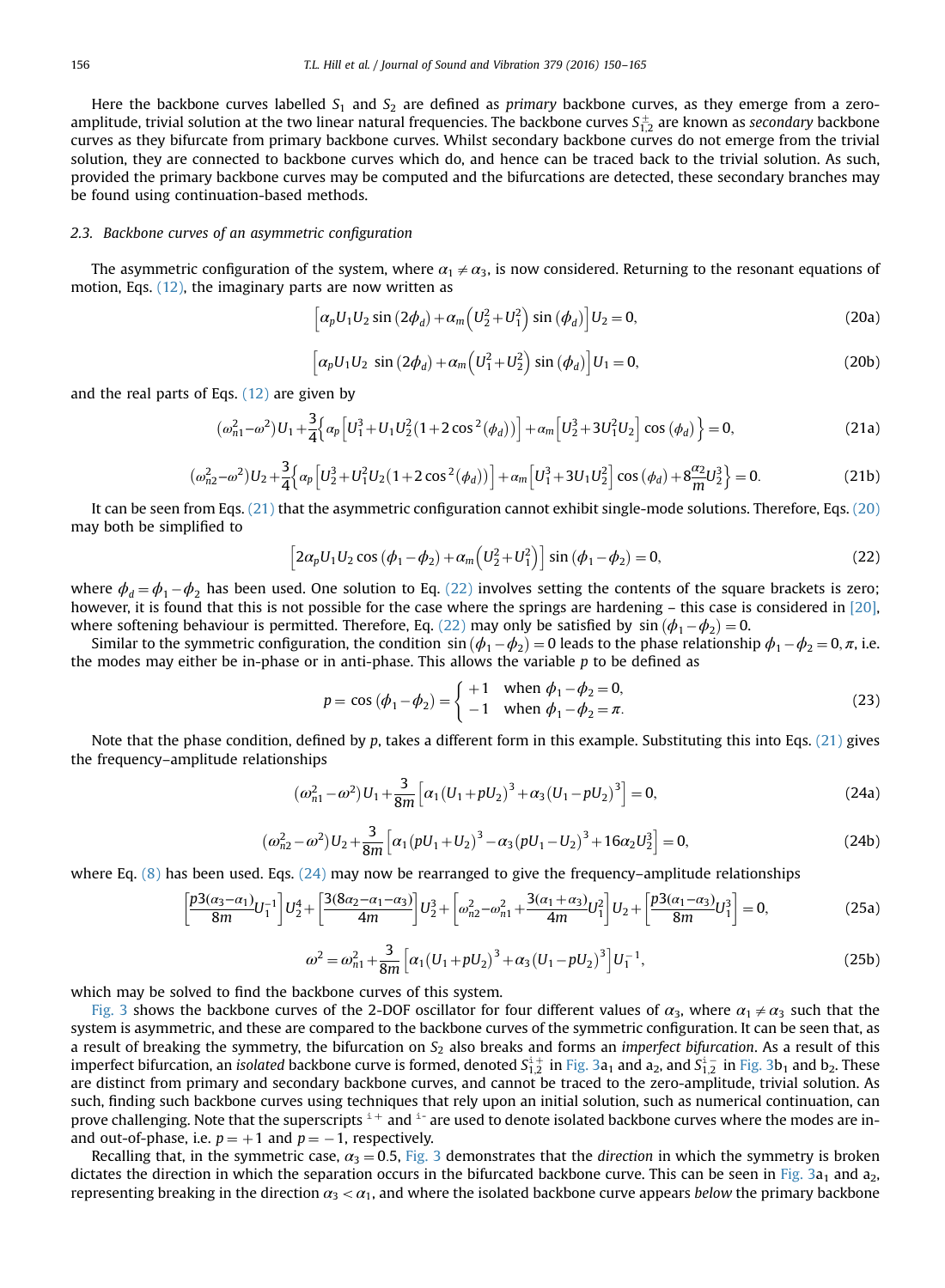<span id="page-7-0"></span>

Fig. 3. The backbone curves of four different configurations of the example system, compared to those of the symmetric case. In all panels, dark-blue lines represent the asymmetric backbone curves, whilst light-blue lines show the symmetric backbone curves. Dark-blue crosses and light-blue dots mark the linear natural frequencies and the backbone curve bifurcations respectively. In all cases, the parameters are listed in [Table 1](#page-5-0), aside from  $a_3$  which adopts a number of different values (as noted above each panel). All four panels are in the projection of the common response frequency, ω, against the displacement amplitude of the first mass,  $X_1$ . (For interpretation of the references to colour in this figure caption, the reader is referred to the web version of this paper.)

curves in this projection. Conversely, when the symmetry is broken such that  $\alpha_3 > \alpha_1$ , as shown in Fig. 3b<sub>1</sub> and b<sub>2</sub>, the isolated backbone appears above the primary curve. As the high-amplitude response is often of primary concern in engineering, this appears to demonstrate that breaking the symmetry such that  $\alpha_3 < \alpha_1$  is typically of lower concern in this system. However, it is worth noting that in the projection of  $\omega$  against  $X_2$ , rather than against  $X_1$ , as shown in Fig. 3, this breaking appears to be reversed such that  $\alpha_3 < \alpha_1$  leads to a higher-amplitude isolated backbone.

Recalling the schematic of the two-mass oscillator, [Fig. 1,](#page-2-0) it can be seen that the symmetry of the unforced, undamped system may also be broken by changing the linear stiffness components – i.e. if the stiffness of the first grounding spring does not equal that of the second. It is found that this symmetry-breaking also results in a similar phenomenon, and isolated backbone curves are also formed. However, for the sake of brevity, this is not demonstrated here.

#### 3. Determining the forced responses from the backbone curves

Whilst backbone curves provide valuable insight into the underlying dynamic behaviour of a system, they cannot be used directly to determine the forced responses. As forced responses are, ultimately, of greatest interest in many engineering applications, the ability to determine a direct link between the backbone curves and the forced responses provides numerous benefits. One method for achieving this is energy transfer analysis, detailed in [\[17\]](#page-15-0). An overview of this approach is now provided, and it is shown how it may be used to understand the forced responses of the example system using the backbone curves.

Energy transfer analysis relies on the observation that, for any steady-state response, the net energy transfer into a system, over one period of motion, must be zero – referred to as the energy criterion. The analysis also relies on the assumption that the forced responses at resonance share a solution with a backbone curve. From this it can be seen that, if a point on a backbone curve represents a solution for the forced response, it must satisfy the energy criterion. As such, it may also be assumed that any point on the backbone curve that does satisfy the energy criterion represents a solution to a resonant forced response, known as a resonant crossing point. For detailed discussion of the significance and validity of these assumptions, see [\[17\].](#page-15-0)

In order to compute the energy transfer into and out-of the system, the nonconservative terms must be identified – i.e. the external forcing and damping terms. If  $f_{ik}$  represents the kth nonconservative term in the ith modal equation of motion,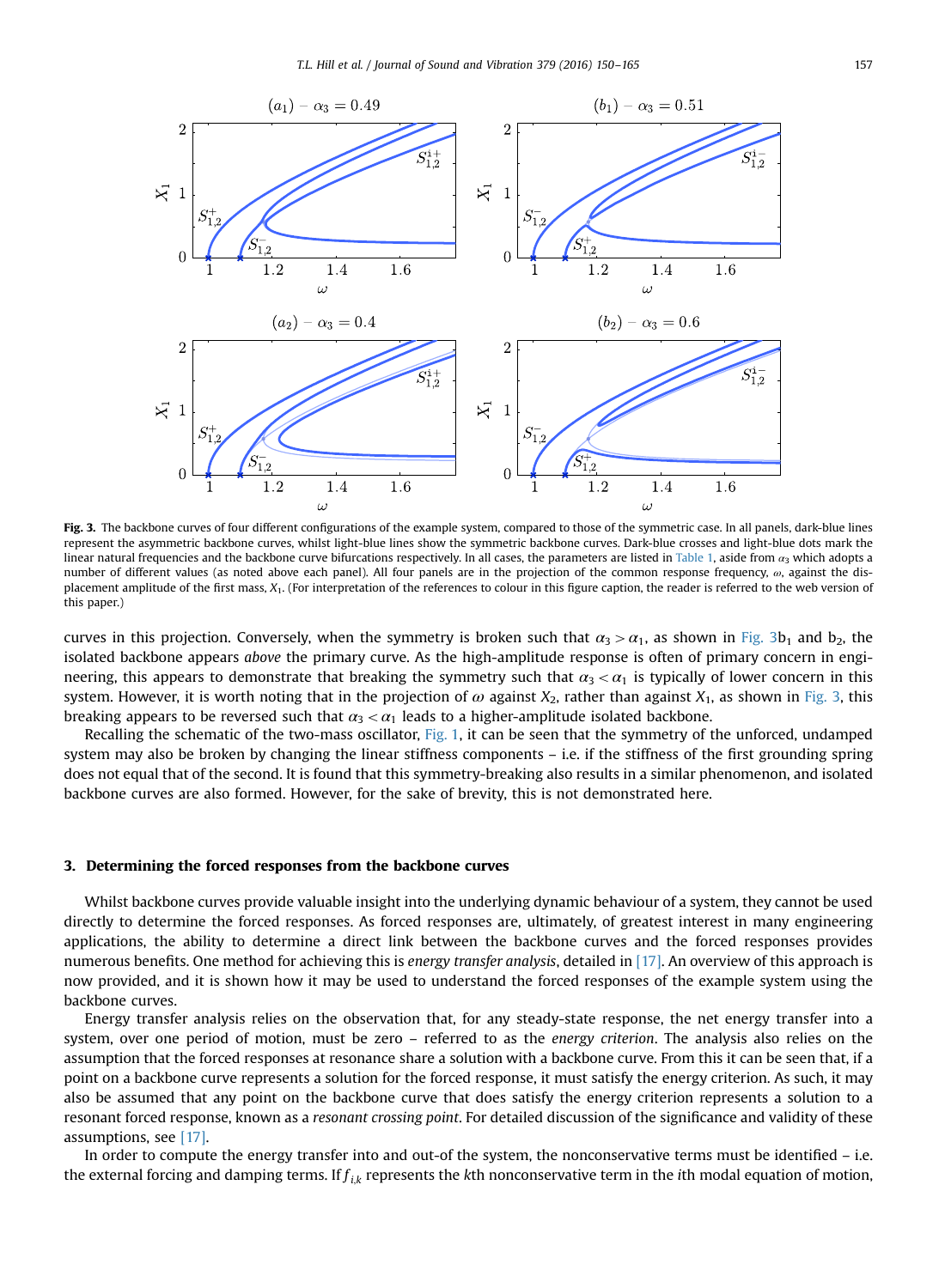<span id="page-8-0"></span>the energy transfer into that mode over one period, as a result of that term, may be written as

$$
E_{i,k} = \int_0^T f_{i,k}(t)\dot{q}_i(t)dt,
$$
\n(26)

where T is the period of the response of the system.

For the system considered here, the harmonics are assumed to be negligible, and hence the approximation  $q_i = u_i$  is used. Using this, the nonconservative terms are found from Eqs.  $(6)$  and  $(7)$  as

$$
f_{i,1} = 2\zeta \omega_{ni} \dot{u}_i,\tag{27a}
$$

$$
f_{i,2} = -P_{qi} \cos(\Omega t),\tag{27b}
$$

where it has been recalled that  $P_u = P_q$ . Substituting these terms into Eq. (26), and using the assumed solution for  $u_i$  from Eq. [\(5\),](#page-3-0) the external energy transfer may be written as

$$
E_{i,1} = 2\zeta\omega_{ni}\omega^2 U_i^2 \int_0^T \left[ \cos\left(\omega t - \phi_i - \frac{\pi}{2}\right) \right]^2 dt, \tag{28a}
$$

$$
E_{i,2} = P_{qi} U_i \omega \int_0^T \cos(\Omega t) \cos(\omega t - \phi_i - \frac{\pi}{2}) dt.
$$
 (28b)

Using  $\Omega = \omega$ , and calculating the period to be  $T = 2\pi/\omega$ , Eqs. (28) may be computed as

$$
E_{i,1} = 2\pi \zeta \omega_{ni} \omega U_i^2, \qquad (29a)
$$

$$
E_{i,2} = -\pi P_{qi} U_i \sin(\phi_i). \tag{29b}
$$

As previously discussed, the energy criterion states that the total energy into the system over one period must be zero for any steady-state response. Therefore, if the ith modal equation of motion contains  $K_i$  nonconservative terms, this may be expressed as

$$
\sum_{i=1}^{2} \sum_{k=1}^{K_i} E_{i,k} = 0,
$$
\n(30)

which, substituting Eqs.  $(29)$ , is written for the example system as

$$
2\zeta\omega\Big(\omega_{n1}U_1^2 + \omega_{n2}U_2^2\Big) = P_{q1}U_1\sin\left(\phi_1\right) + P_{q2}U_2\sin\left(\phi_2\right). \tag{31}
$$

Eq. (31) represents the energy relationship that must be satisfied in order for a backbone curve solution to represent a resonant crossing point. Note, however, that this expression contains the phase values  $\phi_1$  and  $\phi_2$ . Whilst, for each backbone curve, the relationship between these values is known, the individual values are not known. As discussed in [\[17\],](#page-15-0) these phase values may be found by considering that, in order for the forced response to cross a backbone curve precisely, the conservative components of the equation of motion must equate to zero independent of the nonconservative components. This may be expressed, for the ith mode, as

$$
\sum_{k=1}^{K_i} f_{i,k} = 0,\tag{32}
$$

which, using Eqs. (27), leads to

$$
2\zeta\omega_{ni}U_i\omega\left[\cos\left(\phi_i+\frac{\pi}{2}\right)+\tan\left(\omega t\right)\sin\left(\phi_i+\frac{\pi}{2}\right)\right]+P_{qi}=0.
$$
\n(33)

From this it can be seen that  $sin(\phi_i + \frac{\pi}{2}) = 0$  is required for the expression to be time-invariant. As such, it is also required that cos  $(\phi_i + \frac{\pi}{2})$  is opposite in sign to  $P_{qi}$ , and therefore the phase of the *i*th mode is given by

$$
\phi_i = \text{sign}\{P_{qi}\}\frac{\pi}{2}.\tag{34}
$$

The condition described by Eq. (32) is only satisfied under specific conditions, and hence, when these conditions are not satisfied, Eq.  $(34)$  is approximate. Now, substituting Eq.  $(34)$  into Eq.  $(31)$  gives

$$
2\zeta\omega\Big(\omega_{n1}U_1^2 + \omega_{n2}U_2^2\Big) = P_{q1}U_1 + P_{q2}U_2. \tag{35}
$$

The backbone curve solutions may now be substituted into Eq. (35) for specific forcing and damping values. It can be determined that any solution satisfying this expression must represent an approximate resonant crossing point. Note that this crossing point is precise if the phase relationship given by Eq. (34) is satisfied.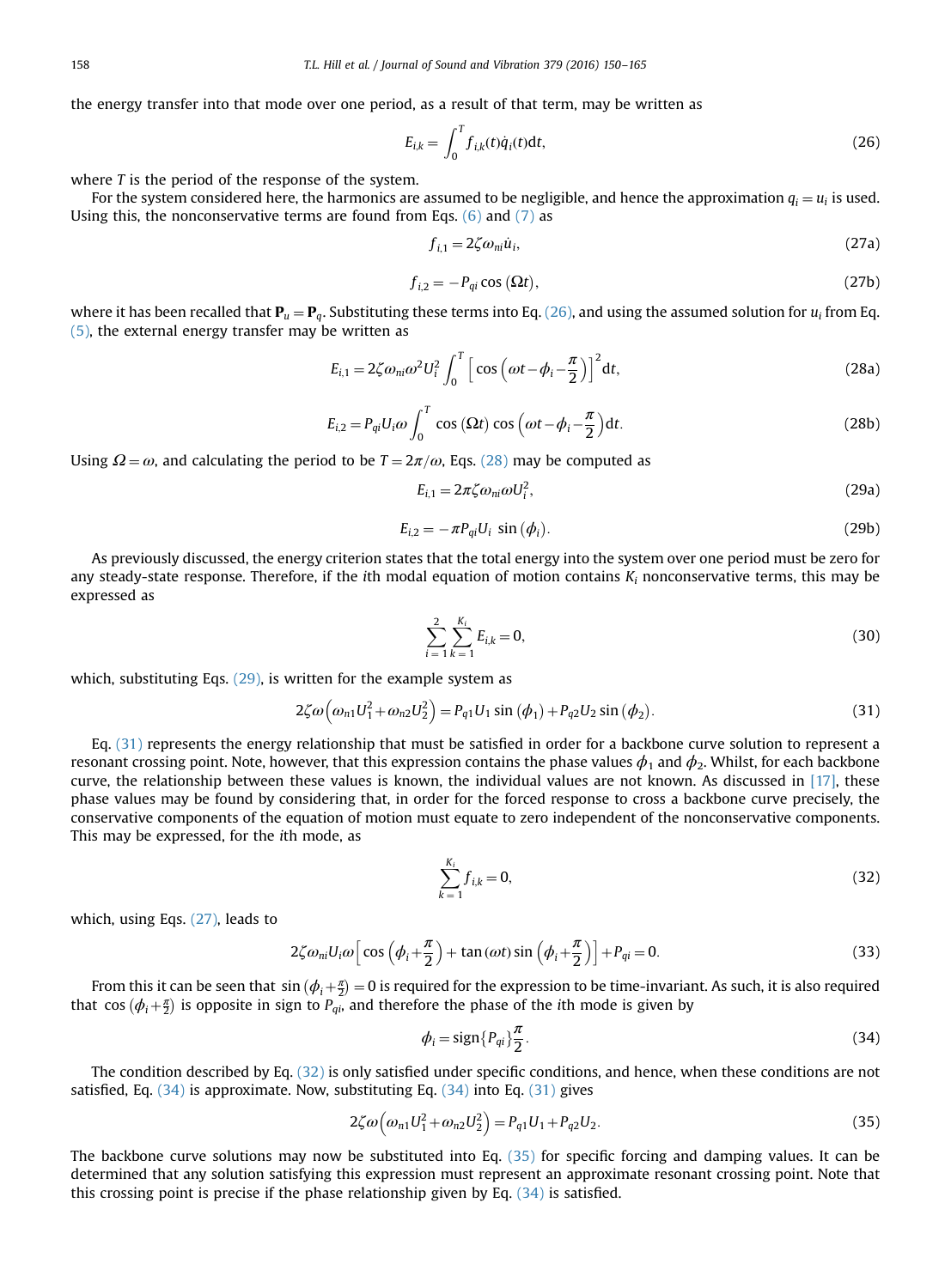#### <span id="page-9-0"></span>4. Isolas in the symmetric configuration

It has previously been observed that, for the symmetric configuration of the example system, no isolated backbone curves exist. We now investigate whether isolated forced responses, or isolas, may exist for this configuration.

When equal forcing is applied to both masses, i.e.  $P_1 = P_2$ , then, from Eqs. [\(4\),](#page-2-0) it can be seen that the second linear mode is not directly forced, i.e.  $P_{q2} = 0$ . In this case, Eq. [\(35\)](#page-8-0) may be written as

$$
P_{q1} = 2\zeta \omega \frac{\omega_{n1} U_1^2 + \omega_{n2} U_2^2}{U_1},
$$
\n(36)

which may be used to determine the modal forcing amplitude required to cross a backbone curve at a given point. For the backbone curve  $S_2$ , described by Eq. [\(14b\)](#page-4-0),  $U_1 = 0$  throughout. From Eq. (36) it can be seen that no valid solution exists when  $U_1 = 0$ , therefore the forced response cannot cross  $S_2$  at resonance for this forcing case. To determine the modal forcing amplitude required to cross the backbone curves  $S_1$  and  $S_{1,2}^\pm$ , their solutions, given by Eqs. [\(14a\)](#page-4-0) and [\(18\),](#page-4-0) are substituted into Eq. (36).

The relationship between the first modal forcing amplitude,  $P_{q1}$ , and the locations of the resonant crossing points on the backbone curves  $S_1$  and  $S_{1,2}^\pm$  are shown in Fig. 4. This reveals that, even for very low excitation amplitudes, the forced response will cross  $S_1$ , whilst the  $S_{1,2}^\pm$  backbone curves will not be crossed unless  $P_{q1>0.0234}$ . The specific case where  $P_{q1}$  = 0.025 is shown in Fig. 4 and the corresponding crossing points are highlighted. At this forcing amplitude, it can be seen that the forced response must cross the backbone curve at resonance at five points: once on  $S_1$ , twice on  $S_{1,2}^+$  and twice on  $S_{1,2}^-$ . Note that  $S_{1,2}^+$  and  $S_{1,2}^-$  are superposed, and hence the predicted points shown in Fig. 4 represent resonant crossing points on both backbone curves. However, it cannot be directly determined whether these points correspond to an isola, as the points may all be connected via a continuous forced response curve, or via bifurcated forced response curves. In order to determine the nature of the forced responses, the branches must be computed.

It can be seen that Eq. (36) approaches an asymptote as  $U_1\rightarrow 0$  when  $U_2\neq 0$ . Such a condition is met as the mixed-mode backbone curves,  $S^{\pm}_{1,2}$ , approach the bifurcation from  $S_2$ , and therefore corresponds to a vertical asymptote on the left-hand side of the  $S_{1,2}^\pm$  curves in Fig. 4. This asymptotic behaviour may be understood physically by observing that the forcing is applied only to the first mode, and hence the energy input to the system, due to the forcing, will decrease as the first modal amplitude decreases. As a result, the forcing amplitude must increase in order to maintain the response in the second mode. If, instead, the forcing were applied to the second mode, i.e. if  $P_{q2} \neq 0$ , then such an asymptote would not exist, and a crossing at the bifurcation point may be achieved.

[Fig. 5](#page-10-0) shows the forced response branches of the symmetric configuration when forcing is applied at amplitude  $[P_{q1}, P_{q2}] = [0.025, 0]$ . These are compared to the backbone curves of this configuration, along with the predicted resonant crossing points. Whilst the backbone curves have been computed using the second-order normal form technique, as described in [Section 2,](#page-1-0) the forced branches have been computed using the numerical continuation software AUTO-07p [\[4\]](#page-14-0). The good agreement between the backbone curves and forced responses validates the assumptions used to find these backbone curves. It can be seen, however, that there is some disparity between  $S_1$  and the forced response branch that envelops it, suggesting that the assumptions are less valid in this region. This may be due to the assumption that the harmonics are negligible, as the continuation data includes the harmonics. It may also be due to the assumptions that are inherent to the second-order normal form technique, which typically lose validity at higher amplitudes. If greater accuracy were required, the harmonics may be included, and the second-order normal form technique may be computed to a higher order of accuracy – see  $[13,24]$  for examples of this.



Fig. 4. The relationship between the first modal forcing amplitude,  $P_{q1}$ , and the positions of the resonant crossing points on the backbone curves for the symmetric configuration, with  $P_{q2} = 0$ . This is shown in the projection of the common response frequency,  $\omega$ , against the first modal forcing amplitude,  $P_{q1}$ . The loci of required forcing amplitudes, for each backbone curve, are represented by solid-blue lines. The specific case where the forcing amplitude is  $P_{q1 = 0.025}$  is shown by a dashed-black line and the corresponding crossing points are highlighted by green circles. (For interpretation of the references to colour in this figure caption, the reader is referred to the web version of this paper.)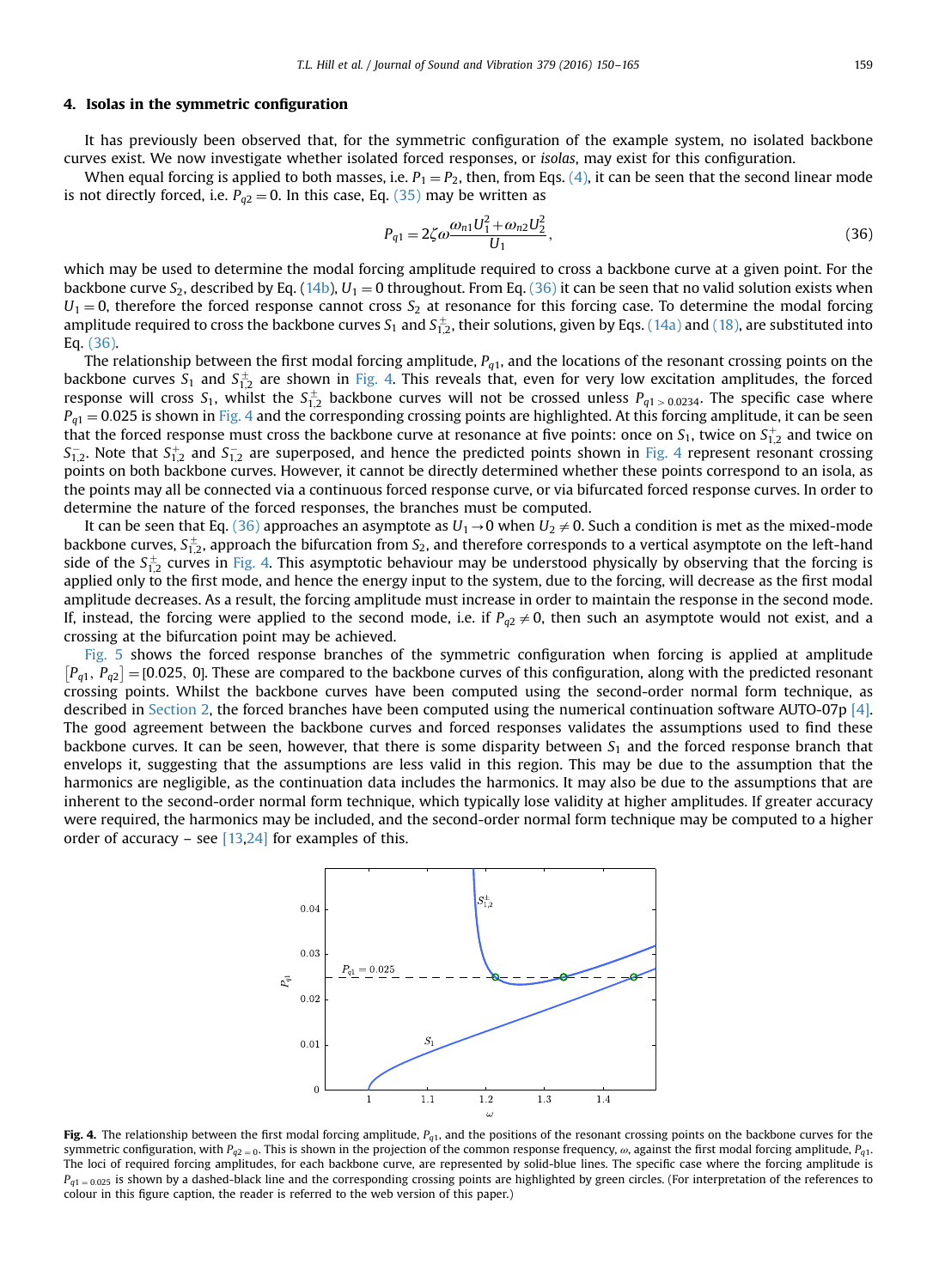<span id="page-10-0"></span>

Fig. 5. The backbone and forced response curves for the symmetric configuration, with the forcing  $P_{q1} = 0.025$ . The backbone curves are represented by solid-blue lines, whilst solid-black and dashed-red lines represent the stable and unstable forced responses respectively. Dark-blue crosses mark the linear natural frequencies and a dark-blue dot, labelled "BP", represents the backbone curve bifurcation. Small-red dots show the fold bifurcations on the forced response curves. The green circles represent the predicted resonant crossing points, as given in [Fig. 4.](#page-9-0) This figure is shown in the projection of the common response frequency,  $\omega$ , against the displacement amplitude of the first mass,  $X_1$ . (For interpretation of the references to colour in this figure caption, the reader is referred to the web version of this paper.)

To generate these forced responses, the *primary* branch, enveloping  $S_1$ , was first computed. Comparing only the primary branch to the backbone curves and resonant crossing points, it is clear that not all crossing points have been reached, suggesting that additional responses exist. If numerical continuation is employed, the initial orbits may be generated using the amplitude, frequency and phase information provided by the second-order normal form technique at the crossing points. If these initial orbits are not sufficiently accurate, the resonant crossing points still indicate the existence of additional solution branches, and may be found using alternative techniques; for example, the continuation of fold bifurcations may be used to find the isolated solutions, see [\[9\]](#page-15-0).

It is worth noting that the resonant crossing points only detect the crossing points between the forced response branches and backbone curves at resonance. Other crossing points that are observed are a feature of the projection used to represent the response. For example, in Fig. 5, the primary forced branch is seen to cross  $S_2$  near to the second linear natural frequency; however, as this point is not resonant, it is not predicted as a crossing point. Furthermore, if this were to be viewed in a different projection,  $\omega$  against  $X_2$  for example, this apparent crossing point would occur at a different point.

It can also be seen in Fig. 5 that, whilst the resonant crossing points provide a good level of agreement between the predicted and true resonant points, they are not exact. This is due, in part, to the assumption that the forced responses cross the backbone curves precisely, which is only true under very specific conditions. This can be seen by considering the points on  $S_{1,2}^\pm$ , where both modes are active (and thus are both losing energy through damping) but only the first mode is forced. It is therefore clear that there must be a net energy transfer from the first mode into the second. However, any response that exhibits a net energy transfer between the modes cannot lie on a backbone curve, as backbone curves represent conservative responses. This observation underpins the method presented in  $[17]$ , which allows the relative accuracy of the resonant crossing points to be estimated. This method also relies on the observation that energy transfer between the modes is only possible when there is a phase difference between the modes. As such, the phase difference that is required to support the necessary energy transfer may be computed, and used as a measure of the accuracy of the points – a predicted phase difference that is close to that of the backbone curve may be assumed to be accurate, whilst a large discrepancy suggests an inaccurate resonant crossing point. The details of how this phase is calculated are provided in [\[17\]](#page-15-0).

Due to the symmetry of the system considered here, the estimated phase difference for the resonant crossing points on  $S_{1,2}^+$  is the same as the corresponding points on  $S_{1,2}^-$ . For the lower points, near  $\omega = 1.2$ , the error in the phase difference is  $\phi_1-\phi_2\approx$  0.0995π, whilst the higher points, near  $\omega$  = 1.33, predict an error of  $\phi_1-\phi_2\approx$  0.0267π. Note that these are not intended to represent accurate predictions of the phase difference at resonance, but rather to provide a metric for estimating the accuracy of these points. As these errors are both relatively small, these points can be expected to be relatively accurate. Furthermore, as the difference is larger for the lower points than for the higher, it can be expected that the higher points are more accurate. These predictions are both confirmed in Fig. 5. This demonstrates the physical mechanism that governs the difference between the predicted resonant crossing points and the true resonant points. The method can also prove useful in assessing the relative accuracy of the points when the true responses are unknown, and for assessing the suitability of a resonant crossing point as an initial condition for numerical continuation. For the remainder of this paper, however, these metrics are not computed, as the forced responses are provided for comparison.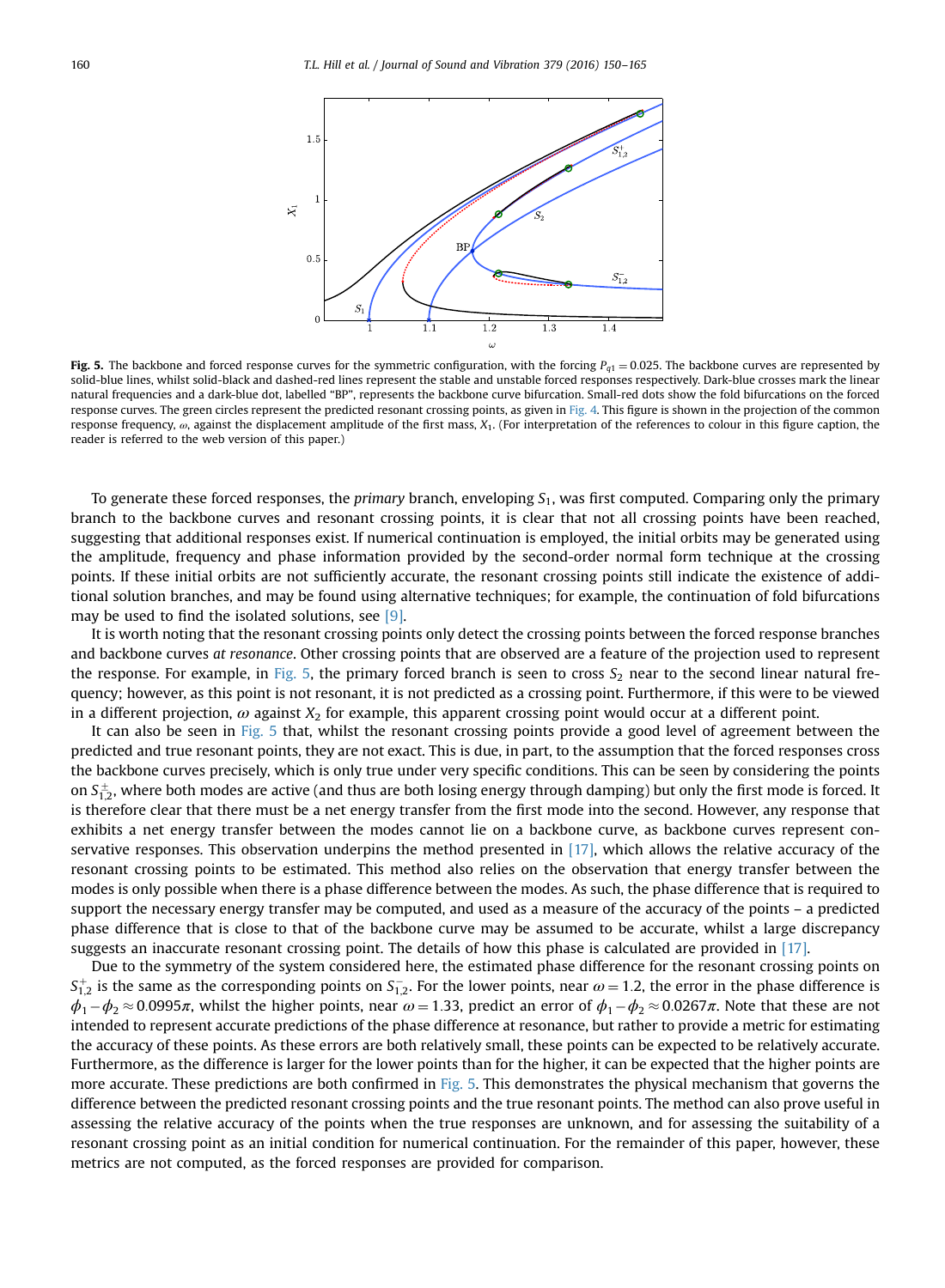<span id="page-11-0"></span>

Fig. 6. The relationship between the first modal forcing amplitude,  $P_{q1}$ , and the positions of the resonant crossing points on the backbone curves for the asymmetric configuration. This is shown in the projection of the common response frequency,  $\omega$ , against the first modal forcing amplitude,  $P_{q1}$ . The loci of required forcing amplitudes, for each backbone curve, are represented by solid-blue lines. The specific cases where the forcing amplitude is  $P_{q1} = 0.025$  and  $P_{q1} = 0.035$  are shown by dashed-black lines and the corresponding crossing points are highlighted by green circles. (For interpretation of the references to colour in this figure caption, the reader is referred to the web version of this paper.)



Fig. 7. The backbone and forced response curves for the asymmetric configuration, with the forcing  $P_{q1} = 0.025$ . The backbone curves are represented by solid-blue lines, whilst solid-black and dashed-red lines represent the stable and unstable forced responses respectively. Dark-blue crosses mark the linear natural frequencies and small-red dots show the fold bifurcations on the forced response curves. The green circles represent the predicted resonant crossing points, as given in Fig. 6. This figure is shown in the projection of the common response frequency,  $\omega$ , against the displacement amplitude of the second mass, X2. (For interpretation of the references to colour in this figure caption, the reader is referred to the web version of this paper.)

#### 5. Isolas in the asymmetric configuration

In the previous section it was demonstrated that isolas may exist on the secondary backbone curves of the symmetric configuration, i.e. on  $S_{1,2}^{\pm}$ . In this section, the asymmetric configuration is considered for the case where  $\alpha_3=0.4$ , and the presence of isolas on primary and isolated backbone curves is investigated.

#### 5.1. Single-mode forcing

As with the symmetric configuration, forcing in only the first linear mode is considered, allowing Eq. [\(36\)](#page-9-0) to be used, together with Eqs. [\(25\),](#page-6-0) to find the relationship between the forcing amplitude,  $P_{q1}$ , and the positions of the resonant crossing points. This relationship is shown in Fig. 6, and the specific cases where  $P_{q1} = 0.025$  and  $P_{q1} = 0.035$  are highlighted. From this it can be seen that, as with  $S_1$  in the symmetric configuration,  $S_{1,2}^-$  will be crossed at very low amplitudes. The primary backbone curve  $S^+_{1,2}$  will not be crossed unless the forcing amplitude is sufficiently high, and the amplitude must be higher still in order for the isolated backbone curve  $S_{1,2}^i$  to be crossed. For the case where  $P_{q1}=0.025$ , three crossing points are predicted: one on  $S^-_{1,2}$  and two on  $S^+_{1,2}$ , suggesting that an isola *may* exist on  $S^+_{1,2}$ .

Fig. 7 shows the forced branches of the asymmetric configuration when forcing is applied at amplitude  $[P_{q1}, P_{q2}] = [0.025, 0]$ , along with the backbone curves and resonant crossing points for this case. As in the previous example, the forced responses have been computed using numerical continuation, and the good agreement between these responses and the backbone curves indicates a good level of accuracy in the computation of the backbone curves. The predicted resonant crossing points have again proved valuable in predicting the existence of an isola which, in this case,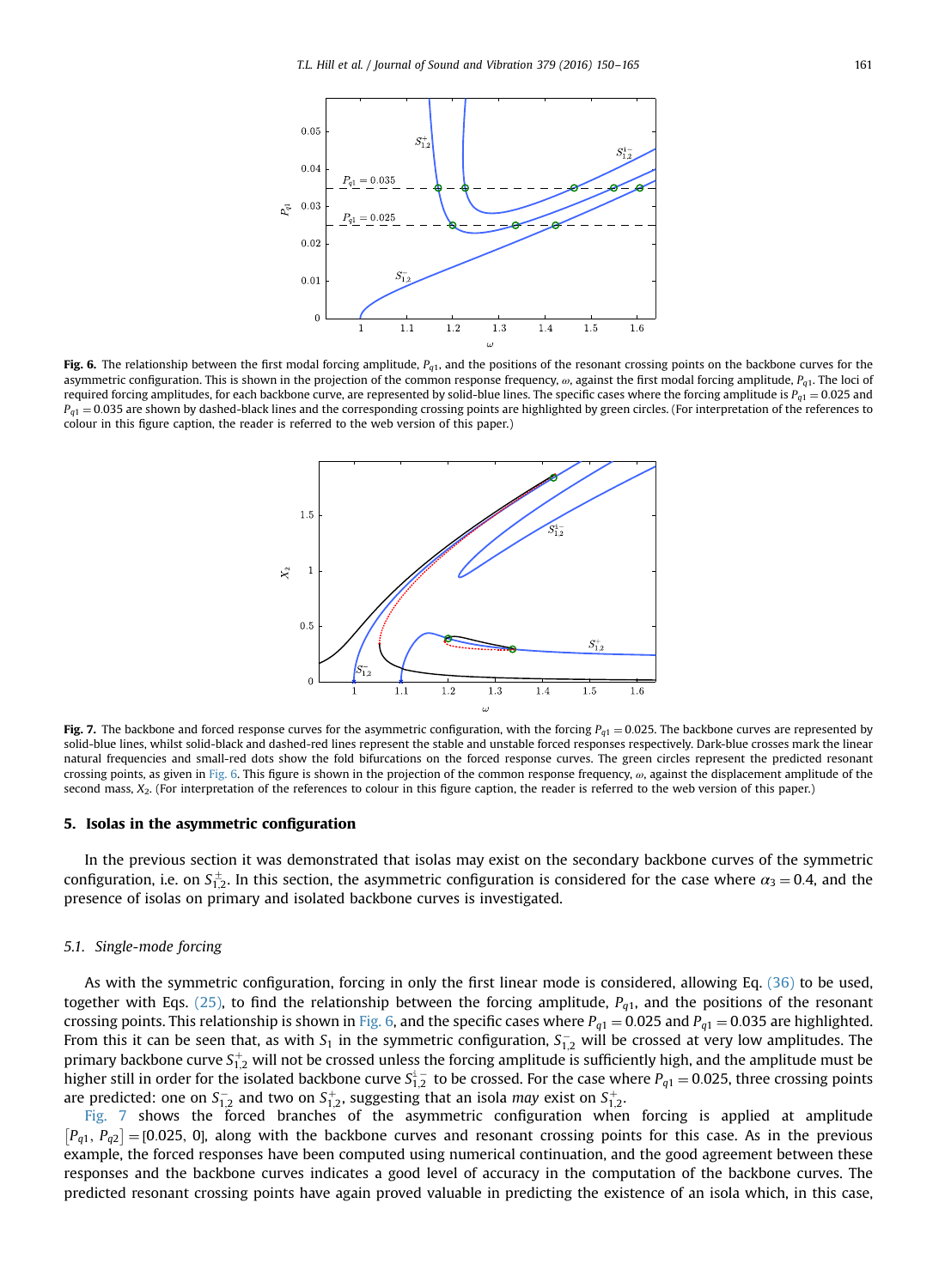<span id="page-12-0"></span>

Fig. 8. The backbone and forced response curves for the asymmetric configuration, with the forcing  $P_{q1} = 0.035$ . The backbone curves are represented by solid-blue lines, whilst solid-black and dashed-red lines represent the stable and unstable forced responses respectively. Dark-blue crosses mark the linear natural frequencies. Small-red dots and green asterisks show the fold and torus bifurcations on the forced response curves respectively. The green circles represent the predicted resonant crossing points, as given in [Fig. 6.](#page-11-0) This figure is shown in the projection of the common response frequency, ω, against the displacement amplitude of the second mass,  $X_2$ . (For interpretation of the references to colour in this figure caption, the reader is referred to the web version of this paper.)



Fig. 9. The backbone and forced response curves for the asymmetric configuration, with the forcing  $P_{q1} = 0.040$ , showing a merging of an isola with the primary forced branch. The backbone curves are represented by solid-blue lines, whilst solid-black and dashed-red lines represent the stable and unstable forced responses respectively. Dark-blue crosses, small-red dots and green asterisks mark the linear natural frequencies, fold bifurcations and torus bifurcations respectively. The green circles represent the predicted resonant crossing points. The case where  $P_{q1} = 0.035$ , as shown in Fig. 8, is represented by thin, light lines. This figure is shown in the projection of the common response frequency,  $\omega$ , against the displacement amplitude of the second mass,  $X_2$ . (For interpretation of the references to colour in this figure caption, the reader is referred to the web version of this paper.)

envelops a primary backbone curve. Without these crossing points, and noting the negligible influence of  $S^+_{1,2}$  on the primary forced response branch, the presence of the isola would be difficult to predict.

When forcing is applied at amplitudes  $[P_{q1}, P_{q2}] = [0.035, 0]$ , it can be seen from [Fig. 6](#page-11-0) that five resonant crossing points are predicted: one on  $S_{1,2}^-$ , two on  $S_{1,2}^+$  and two on the isolated backbone curve  $S_{1,2}^+$ . Fig. 8 shows the forced response branches for this case, along with the backbone curves and predicted resonant crossing points. From this it can be seen that an isola envelops the primary backbone curve  $S_{1,2}^+$ , which may be viewed as an evolution of the isola seen in [Fig. 7](#page-11-0). Additionally, in Fig. 8 there is an isola enveloping the isolated backbone curve  $S^1_{1,2}$  . It is interesting to note that the primary forced branch appears to be influenced, to a small degree, by  $S^+_{1,2}$ ; however, this small response is not resonant, and hence is not predicted by the resonant crossing points.

It is found, if the forcing amplitude is increased further, that the isola enveloping  $S^+_{1,2}$  will merge with the primary forced branch. This is demonstrated in Fig. 9 which shows the case where the forcing amplitudes are  $[P_{q1}, P_{q2}] = [0.040, 0]$ . The previous case, shown in Fig. 8, where  $[P_{q1}, P_{q2}] = [0.035, 0]$  is represented by thin lines. A detailed region shows that the small increase in the forcing amplitude leads to a merging of the isola that envelops  $\bm{\mathsf{S}}^+_{1,2}$  and the primary forced branch. The isola that envelops  $S_{1,2}^i$  is seen to change under the increased forcing amplitude; however it does not merge with the primary branch. For this forcing configuration (i.e. in only the first linear mode), this isola remains isolated at amplitudes as high as  $[P_{q1}, P_{q2}] = [4, 0]$ , 100 times of that shown in Fig. 9. It can therefore be assumed that, if this isola does merge with the primary branch, it will only do so at amplitudes beyond the region of validity of the analytical methods used here. This highlights the care that must be taken when using continuation techniques to find isolas, as this indicates that in the projection of  $\Omega$  against  $P_{q1}$ ,  $S^1_{1,2}$  may not be connected to the primary branch. As such, the resonant crossing points prove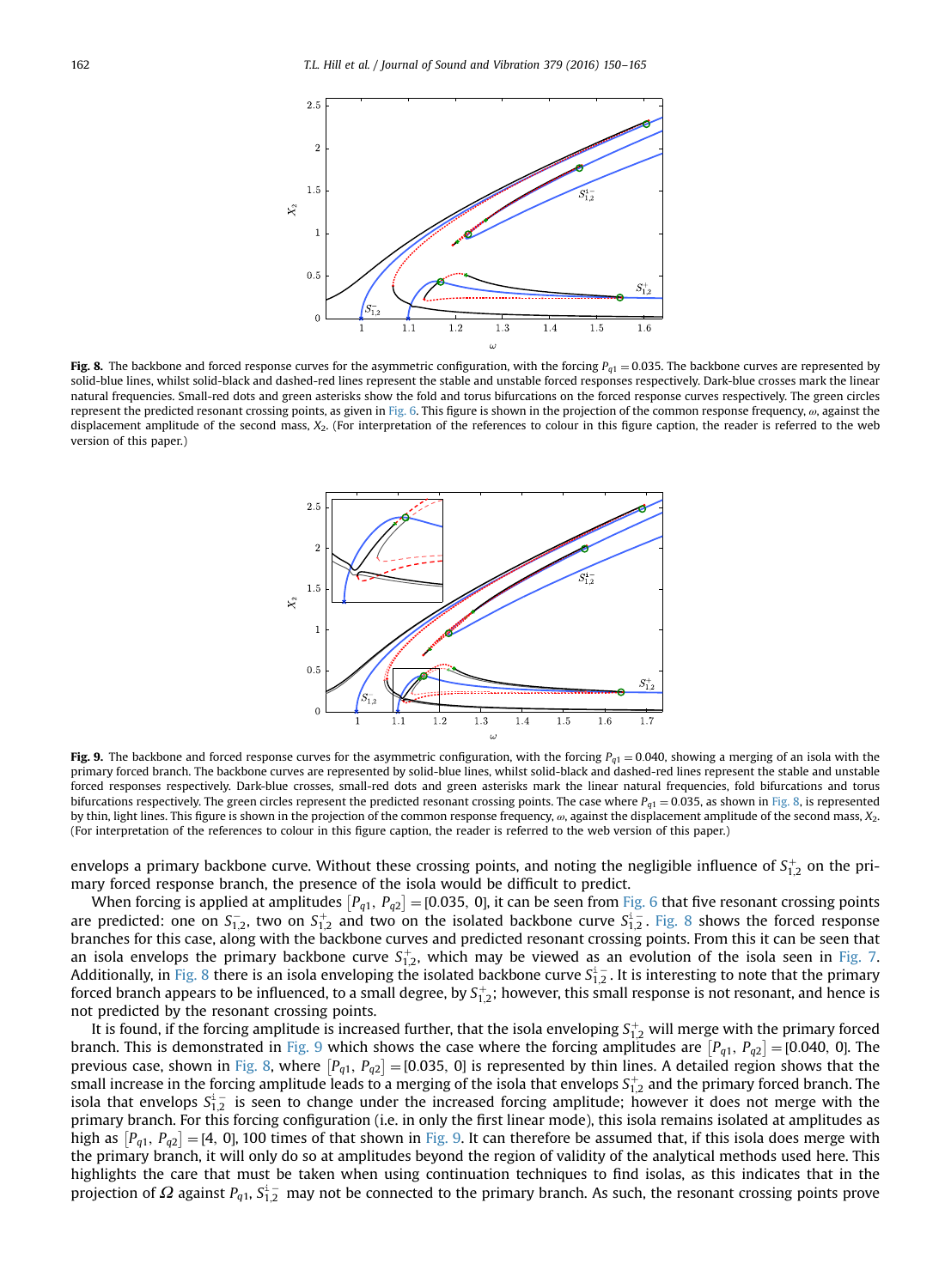<span id="page-13-0"></span>

Fig. 10. The relationship between the amplitude of the forcing applied to the second mass,  $P_2$ , and the positions of the resonant crossing points on the backbone curves for the asymmetric configuration. This is shown in the projection of the common response frequency,  $\omega$ , against the amplitude of the forcing at the second mass,  $P_2$ . The loci of required forcing amplitudes, for each backbone curve, are represented by solid-blue lines. The specific case where the forcing is at amplitude  $[P_1, P_2] = [0, 0.02]$  is shown by a dashed-black line and the corresponding crossing points are highlighted by green circles. (For interpretation of the references to colour in this figure caption, the reader is referred to the web version of this paper.)

valuable for providing initial conditions for the continuation, or for informing the search using continuation in parameters other than  $Ω$  or  $P_{q1}$ .

#### 5.2. Single-mass forcing

Previous examples in this paper have investigated the response of the two-mass oscillator to the single-mode forcing, requiring that both masses are forced with equal frequency and amplitude. Although such forcing is achievable for a twomass oscillator, single-point excitation is more representative of real cases [\[18,25\].](#page-15-0) As such, the response of the system when forcing is applied to the second mass is now investigated.

From Eq. [\(4\)](#page-2-0) it can be seen that forcing is applied to only the second mass when  $P_{q1} = -P_{q2}$  and hence  $P_2 = 2mP_{q1}$ . Substituting this into Eq.  $(35)$  allows the relationship between the forcing amplitude,  $P_2$ , and the positions of the resonant crossing points to be found using

$$
P_2 = \frac{4m\zeta\omega\left(\omega_{n1}U_1^2 + \omega_{n2}U_2^2\right)}{U_1 - U_2}.
$$
\n(37)

The relationship described by Eq. (37) is shown in Fig. 10 using the backbone curves of the asymmetric configuration, and the case where the forcing is applied to the second mass at an amplitude of  $P_2 = 0.02$  is highlighted. This case results in four resonant crossing points: one on each of the primary backbone curves,  ${\sf S}_{1,2}^-$  and  ${\sf S}_{1,2}^+$ , and two on the isolated backbone curve,  $S_{1,2}^{\perp}$ . This figure shows that  $S_{1,2}^+$  will be crossed by the forced response when the forcing amplitude is very low. This is in contrast to the case where the forcing was applied in only the first mode, as shown in [Fig. 6,](#page-11-0) where a sufficiently high forcing amplitude is required before this backbone curve is crossed.

The forced response branches and backbone curves for the asymmetric configuration, when forcing is applied to the second mass with an amplitude of  $P_2 = 0.02$ , are shown in [Fig. 11](#page-14-0). This demonstrates that an isola may exist in the forced response when forcing is applied to just one mass, and that this isola envelops the isolated backbone curve  $S_{1,2}^{1,-}$  . It can be seen that, for this case,  $S^+_{1,2}$  is crossed by a primary forced branch. This is in contrast to the cases where forcing is applied in only the first mode, shown in [Figs. 7](#page-11-0) and [8](#page-12-0), where  $S^+_{1,2}$  is crossed by an isola at resonance.

Furthermore, it may be assumed that, for an isola to envelop a single backbone curve, there must be at least two resonant crossing points on that backbone curve. It can be seen from Fig. 10 that, for the primary backbone curves  $S^+_{1,2}$  and  $S^-_{1,2}$ , when the forcing is applied to just the second mass, the loci of resonant crossing point positions are monotonic, for the range of forcing amplitudes shown. As such, when forcing amplitude is fixed, only one crossing point will be seen on each of these backbone curves, and hence an isola cannot envelop these curves independently.

#### 6. Conclusions

This paper has shown how isolated responses, in both the backbone curves and the forced responses, may exist in different configurations of a two-mass oscillator with cubic nonlinear springs. This was first demonstrated by showing how, by breaking the symmetry of the system, the bifurcations on the backbone curves can break to form imperfect bifurcations, resulting in isolated backbone curves. The second-order normal form technique was used to generate analytical descriptions of the backbone curves, and closed-form solutions were obtained, allowing the isolated backbone curves to be computed naturally. Whilst it may not be possible to obtain closed-form solutions for more complex systems, it has been shown that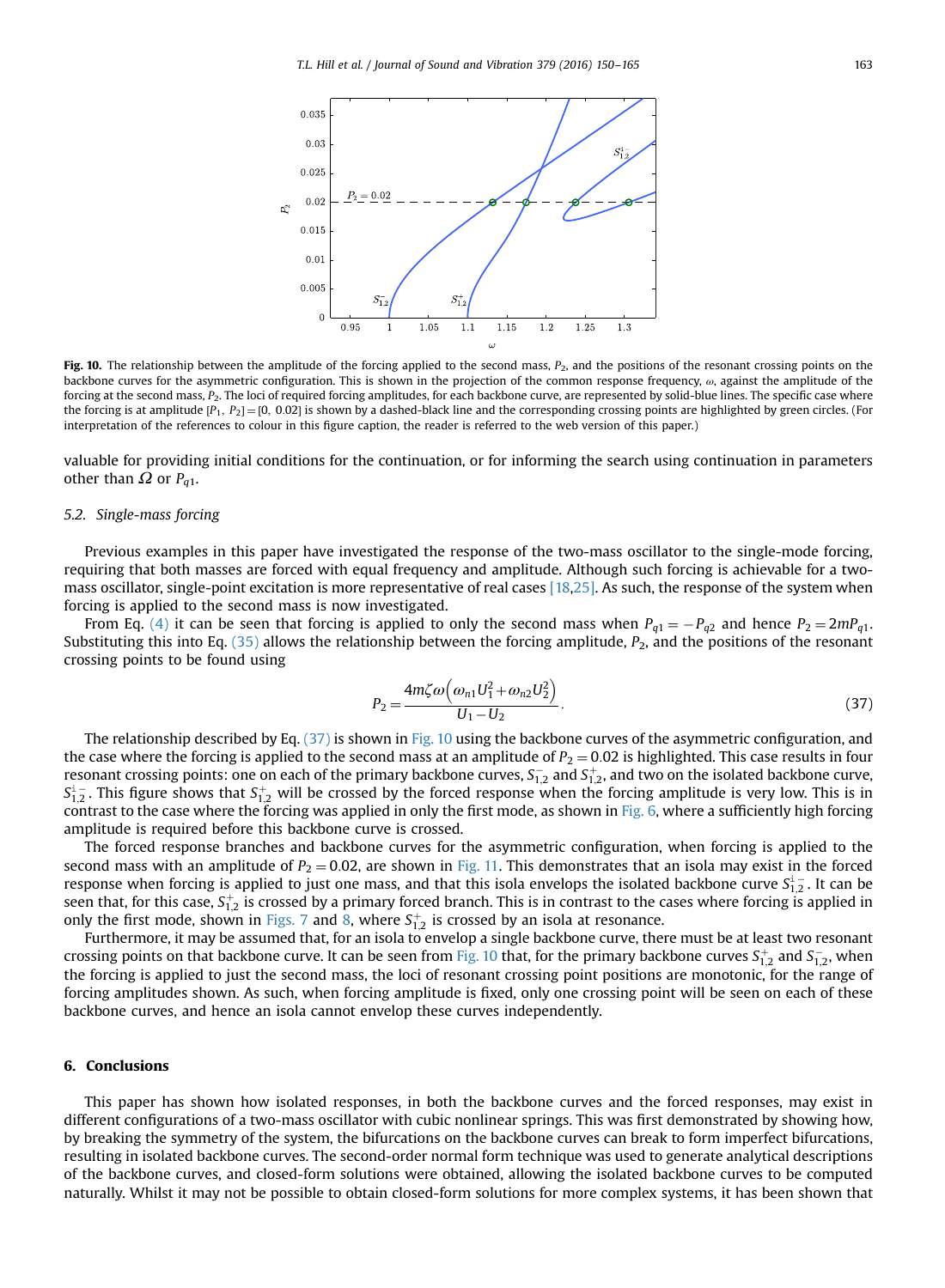<span id="page-14-0"></span>

Fig. 11. The backbone and forced response curves for the asymmetric configuration, with forcing at amplitude  $P_2 = 0.02$  applied to the second mass. The backbone curves are represented by solid-blue lines, whilst solid-black and dashed-red lines show the stable and unstable forced responses respectively. Dark-blue crosses mark the linear natural frequencies. Small-red dots and green asterisks show the fold and torus bifurcations on the forced response curves respectively. The green circles represent the predicted resonant crossing points, as given in [Fig. 10](#page-13-0). This figure is shown in the projection of the common response frequency,  $\omega$ , against the displacement amplitude of the second mass,  $X_2$ . (For interpretation of the references to colour in this figure caption, the reader is referred to the web version of this paper.)

the backbone curves represent a simpler problem than the forced responses, due to the fixed phase relationships between the modes. As such, in complex systems, where finding isolas becomes impractical, the use of iterative techniques for finding isolated backbone curves may still be feasible.

The use of an energy-based technique to find the resonant crossing points of forced responses on backbone curves was then demonstrated. Although these points do not directly reveal the existence of isolas, they do indicate whether or not all forced responses have been computed. Additionally, the crossing points may be used to understand the nature of the isolas, thus simplifying the task of finding and computing the responses. The energy analysis was used to find the range of forcing amplitudes that lead to isolas in the symmetric configuration of the example system. Next, it was shown that an isola may envelop a primary backbone curve of the asymmetric configuration. When a higher forcing amplitude is applied, this isola becomes larger, and an additional isola forms around the isolated backbone curve. These cases reveal how the relationship between the forcing amplitude and the resonant crossing point locations, described by the energy analysis, may be used to give great insight into the nature of the forced responses. Finally, the case where forcing was applied to just one of the masses was considered. This represents a more typical case for such a system, and it was shown that an isola may also exist under such conditions.

Whilst the ability to compute isolated backbone curve in large systems still poses a significant challenge, many of the isolas shown in this paper envelop primary backbone curves. As these may be computed for relatively large and complex systems, using numerical continuation, the approach demonstrated in this paper may be extended to such systems.

#### Acknowledgements

The authors would like to acknowledge the support of the Engineering and Physical Sciences Research Council. T.L.H. and S.A.N. are supported by EP/K005375/1. The data presented in this work are openly available from the University of Bristol repository at <http://dx.doi.org/10.5523/bris.1nrlxw9m27k7g1s5pyuxomgs46>.

### References

- [1] A.H. Nayfeh, D.T. Mook, [Nonlinear Oscillations, Physics Textbook](http://refhub.elsevier.com/S0022-460X(16)30166-3/sbref1), Wiley, Weinheim, Germany, 1995.
- [2] P. Glendinning, [Stability, Instability and Chaos: An Introduction to the Theory of Nonlinear Differential Equations, Cambridge Texts in Applied Mathematics](http://refhub.elsevier.com/S0022-460X(16)30166-3/sbref2), [Cambridge University Press, Cambridge, UK, 1994.](http://refhub.elsevier.com/S0022-460X(16)30166-3/sbref2)
- [3] L. Jezequel, C.H. Lamarque, Analysis of non-linear dynamical systems by the normal form theory, Journal of Sound and Vibration 149 (3) (1991) 429–459, [http://dx.doi.org/10.1016/0022-460X\(91\)90446-Q](http://dx.doi.org/10.1016/0022-460X(91)90446-Q).
- [4] E.J. Doedel, with major contributions from A.R. Champneys, T.F. Fairgrieve, Y.A. Kuznetsov, F. Dercole, B.E. Oldeman, R.C. Paffenroth, B. Sandstede, X.J. Wang, C. Zhang, AUTO-07P: Continuation and Bifurcation Software for Ordinary Differential Equations, Concordia University, Montreal, Canada, Available at: 〈<http://cmvl.cs.concordia.ca/>〉, 2008.
- [5] H. Dankowicz, F. Schilder, Recipes for Continuation, Society for Industrial and Applied Mathematics, Philadelphia, PA, 2013. [http://dx.doi.org/10.1137/1.](dx.doi.org/10.1137/1.9781611972573) [9781611972573.](dx.doi.org/10.1137/1.9781611972573)
- [6] M. Peeters, R. Viguié, G. Sérandour, G. Kerschen, J.-C. Golinval, Nonlinear normal modes, Part II: toward a practical computation using numerical continuation techniques, Mechanical Systems and Signal Processing 23 (1) (2009) 195–216, <http://dx.doi.org/10.1016/j.ymssp.2008.04.003>. Special Issue: Non-linear Structural Dynamics.
- [7] [G. Von Groll, D.J. Ewins, The harmonic balance method with arc-length continuation in rotor/stator contact problems,](http://refhub.elsevier.com/S0022-460X(16)30166-3/sbref7) Journal of Sound and Vibration [241 \(2\) \(2001\) 223](http://refhub.elsevier.com/S0022-460X(16)30166-3/sbref7)–233.